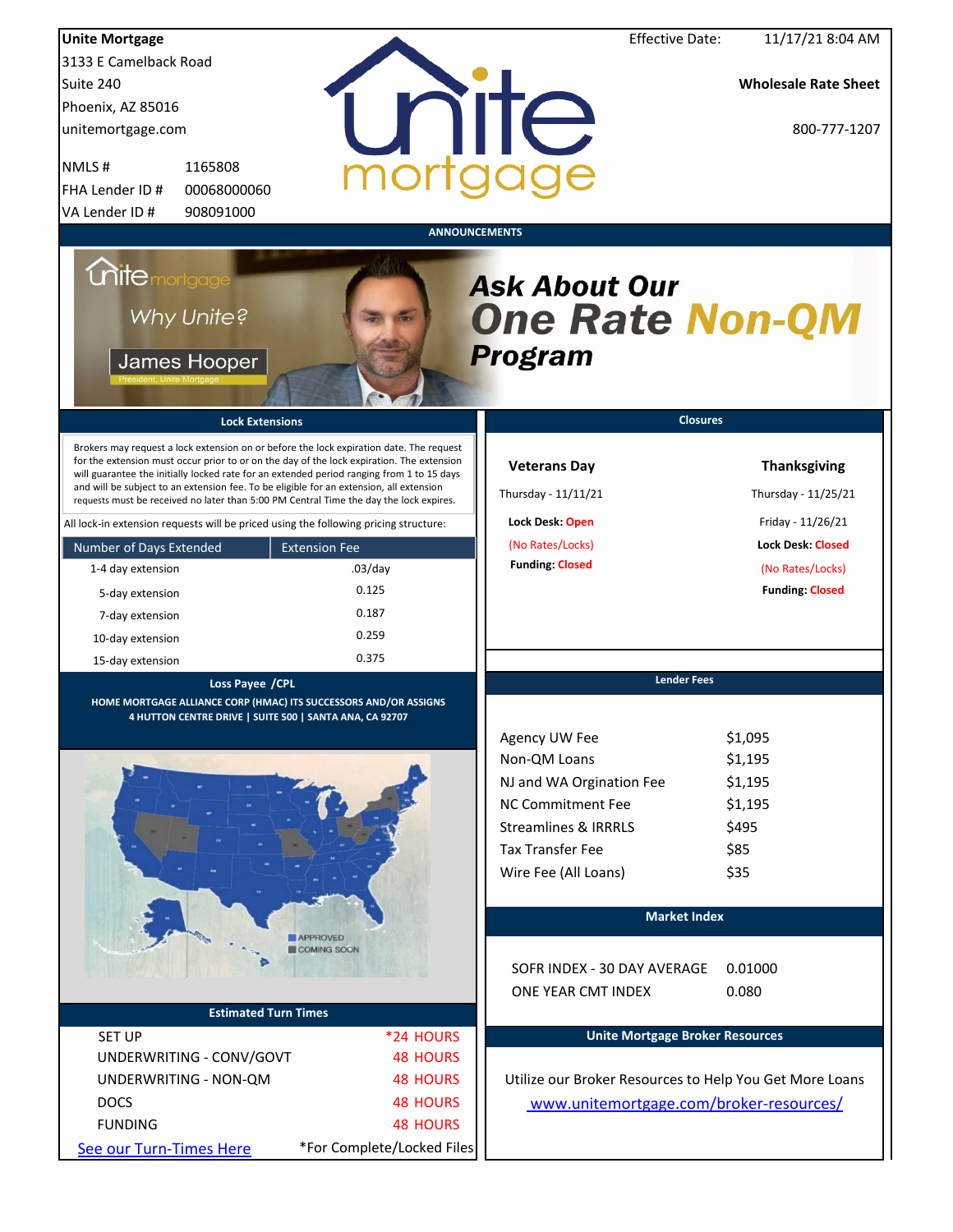

Rates are subject to change without prior notice Not for Public View • For Professional Use Only **Lock Desk**

[locks@unitemtg.com](mailto:locks@unitemtg.com)

File Update: 17-Nov-2021

Effective Date: 17-Nov-2021 **Date: 17-Nov-2021** Price Change Effective: 9:00 AM PST Lock Hours: 9:00 A.M. - 3:00 P.M. PST

## **ONE RATE - DSCR/ Bank Statements**

Price Change Effective: 9:00 AM PST

| <b>DSCR</b>                  |                 |                    |                               |                               |  |  |  |  |  |  |
|------------------------------|-----------------|--------------------|-------------------------------|-------------------------------|--|--|--|--|--|--|
| <b>25 DAY PRICING</b>        |                 | <b>HIGHLIGHTS</b>  |                               |                               |  |  |  |  |  |  |
| <b>RATE</b>                  | <b>30YR FIX</b> |                    |                               |                               |  |  |  |  |  |  |
|                              |                 | <b>Credit</b>      | $700+$                        | $720+$                        |  |  |  |  |  |  |
| 4.375                        | 100.0000        | <b>Product</b>     | 30 yr fixed Full Amortization | 30 yr fixed Full Amortization |  |  |  |  |  |  |
|                              |                 | <b>Loan Amount</b> | 300,001-1.0MM                 | 300,001-1.0MM                 |  |  |  |  |  |  |
|                              |                 | <b>DSCR</b>        | $+1.100$                      | Not Applicable                |  |  |  |  |  |  |
|                              |                 |                    | Purchase 70%                  | Purchase 80%                  |  |  |  |  |  |  |
| <b>24 MO BANK STATEMENT</b>  |                 | <b>Purpose</b>     | Rate-Term 70%                 | Rate-Term 80%                 |  |  |  |  |  |  |
| <b>25 DAY PRICING</b>        |                 |                    | Cash-Out 65%                  | Cash-Out 75%                  |  |  |  |  |  |  |
| <b>RATE</b>                  | <b>30YR FIX</b> | <b>Occupancy</b>   | Non Owner Occupied            | Owner Occupied                |  |  |  |  |  |  |
|                              |                 | <b>ACH</b>         | Required                      | Required                      |  |  |  |  |  |  |
| 4.125                        | 100.0000        | <b>PPP</b>         | 5 Years                       | None                          |  |  |  |  |  |  |
|                              |                 | <b>Reserves</b>    | 12 Month PITIA                | 12 Month PITIA                |  |  |  |  |  |  |
|                              |                 | <b>Escrows</b>     | Required                      | Required                      |  |  |  |  |  |  |
|                              |                 | <b>Property</b>    | Single Unit only              | Single Unit Only              |  |  |  |  |  |  |
| <b>No Hits for LLPAs !!!</b> |                 |                    |                               |                               |  |  |  |  |  |  |

## **DSCR PRIME PLUS**

|             | <b>30 DAY PRICING</b> |                 |
|-------------|-----------------------|-----------------|
| <b>RATE</b> | <b>5/6 ARM</b>        | <b>30YR FIX</b> |
| 6.500       | 105.8750              | 105.6250        |
| 6.375       | 105.6250              | 105.3750        |
| 6.250       | 105.3750              | 105.1250        |
| 6.125       | 105.1250              | 104.8750        |
| 6.000       | 104.8750              | 104.6250        |
| 5.875       | 104.6250              | 104.3750        |
| 5.750       | 104.3750              | 104.1250        |
| 5.625       | 104.1250              | 103.8750        |
| 5.500       | 103.8750              | 103.6250        |
| 5.375       | 103.6250              | 103.3750        |
| 5.250       | 103.3750              | 103.1250        |
| 5.125       | 103.1250              | 102.8750        |
| 5.000       | 102.8750              | 102.6250        |
| 4.875       | 102.6250              | 102.3750        |
| 4.750       | 102.2500              | 102.0000        |
| 4.625       | 101.8750              | 101.6250        |
| 4.500       | 101.5000              | 101.2500        |
| 4.375       | 101.1250              | 100.8750        |

| <b>MAX PRICING (Lower of Price or Premium)</b> |          |  |  |  |  |  |  |  |
|------------------------------------------------|----------|--|--|--|--|--|--|--|
| No Prepay - Hard                               | 100.5000 |  |  |  |  |  |  |  |
| 1yr Prepay - Hard                              | 100.7500 |  |  |  |  |  |  |  |
| 2yr Prepay - Hard                              | 101.0000 |  |  |  |  |  |  |  |
| 3yr Prepay - Hard                              | 101.2500 |  |  |  |  |  |  |  |
| 4yr Prepay - Hard                              | 101.5000 |  |  |  |  |  |  |  |
| 5yr Prepay - Hard                              | 101.7500 |  |  |  |  |  |  |  |

| <b>ARM MARGIN</b> |             |
|-------------------|-------------|
| 5.000             | <b>SOFR</b> |
|                   |             |

| <b>LOCK FEES</b> |
|------------------|
| .250             |
| .030             |
| 15 Days          |
|                  |

| LTV<br><b>5/6 ARM</b><br><b>RATE</b><br><b>30YR FIX</b><br><b>Credit Score</b><br>105.8750<br>105.6250<br><b>Documentation</b><br>00.01-50<br>50.01-55<br>55.01-60<br>60.01-65<br>65.01-70<br>6.500<br>$\geq 780$<br>6.375<br>105.6250<br>105.3750<br>(0.250)<br>(0.375)<br>(0.500)<br>(0.625)<br>(0.875)<br>760 - 779<br>6.250<br>105.3750<br>105.1250<br>(0.375)<br>(0.375)<br>(0.625)<br>(0.875)<br>(1.000)<br>104.8750<br>740 - 759<br>6.125<br>105.1250<br>(0.375)<br>(0.500)<br>(0.750)<br>(1.000)<br>(1.250)<br><b>DSCR</b><br>6.000<br>104.8750<br>104.6250<br>720 - 739<br>(0.500)<br>(0.625)<br>(0.875)<br>(1.125)<br>(1.500)<br>700 - 719<br>5.875<br>104.6250<br>104.3750<br>(0.750)<br>(1.000)<br>(1.375)<br>(1.875)<br>(0.625)<br>104.3750<br>104.1250<br>680 - 699<br>$\#N/A$<br>5.750<br>(0.875)<br>(1.000)<br>(1.250)<br>(1.750)<br>660 - 679<br>103.8750<br>5.625<br>104.1250<br>(1.375)<br>(1.500)<br>(1.625)<br>(2.250)<br>#N/A<br>103.8750<br>103.6250<br>5/6 40yr ARM SOFR<br>(0.250)<br>(0.250)<br>(0.250)<br>(0.250)<br>5.500<br>(0.250)<br>Product<br>103.6250<br>103.3750<br>40yr Fixed<br>(0.250)<br>(0.250)<br>(0.250)<br>5.375<br>(0.250)<br>(0.250)<br>103.1250<br>Interest-Only<br>5.250<br>103.3750<br>(0.250)<br>(0.250)<br>(0.375)<br>(0.500)<br>(0.625)<br>103.1250<br>102.8750<br>150,000-200k<br>5.125<br>(0.500)<br>(0.500)<br>(0.500)<br>(0.500)<br>(0.500)<br>200,001-300k<br>5.000<br>102.8750<br>102.6250<br>0.000<br>0.000<br>0.000<br>0.000<br>(0.250)<br>300,001-1.0m<br>102.3750<br>4.875<br>102.6250<br>0.000<br>0.000<br>0.000<br>0.000<br>0.000<br>102.2500<br>102.0000<br><b>Loan Amount</b><br>1,000,001-1.5m<br>(0.250)<br>(0.250)<br>(0.250)<br>(0.250)<br>4.750<br>(0.250)<br>1,500,001-2.0m<br>101.8750<br>101.6250<br>(0.500)<br>(0.500)<br>(0.500)<br>$\#N/A$<br>#N/A<br>4.625<br>2,000,001-2.5m<br>4.500<br>101.5000<br>101.2500<br>(0.750)<br>(0.750)<br>(0.750)<br>$\#N/A$<br>#N/A<br>2,500,001-3.0m<br>101.1250<br>100.8750<br>4.375<br>(0.750)<br>(0.750)<br>(0.750)<br>$\#N/A$<br>#N/A<br>$DSCR \geq 1.5$<br>0.250<br>0.250<br>0.250<br>0.250<br>0.250<br><b>DSCR</b><br>DSCR 1.25-1.49<br><b>MAX PRICING (Lower of Price or Premium)</b><br>0.250<br>0.250<br>0.250<br>0.250<br>0.250<br>DSCR 1.10-1.24<br>0.000<br>0.000<br>0.000<br>0.000<br>0.000<br>No Prepay - Hard<br>100.5000<br><b>Purpose</b><br>Cash-Out<br>1yr Prepay - Hard<br>100.7500<br>(0.250)<br>(0.375)<br>(0.375)<br>(0.375)<br>#N/A<br>Condo-Warrantable<br>2yr Prepay - Hard<br>101.0000<br>(0.250)<br>(0.250)<br>(0.250)<br>(0.250)<br>(0.500)<br><b>Property Type</b><br>Condo-NonWarrantable<br>$\#N/A$<br>3yr Prepay - Hard<br>101.2500<br>(0.500)<br>(0.500)<br>(0.500)<br>(0.500)<br>2-4 Unit<br>4yr Prepay - Hard<br>101.5000<br>(0.250)<br>(0.250)<br>(0.250)<br>(0.250)<br>#N/A<br>1x30x12<br>101.7500<br><b>Credit / Housing History</b><br>5yr Prepay - Hard<br>(0.750)<br>(0.750)<br>(0.750)<br>(0.750)<br>(0.750)<br><b>ACH</b><br>0.125<br>0.125<br>0.125<br>0.125<br>0.125<br><b>Other Miscellaneous</b><br><b>ARM MARGIN</b><br>No Escrows (No HPML)<br>(0.150)<br>(0.150)<br>(0.150)<br>(0.150)<br>(0.150)<br>5.000<br><b>SOFR</b><br>No Prepay<br>(1.500)<br>(1.500)<br>(1.500)<br>(1.500)<br>(1.500)<br>(1.000)<br>(1.000)<br>(1.000)<br>(1.000)<br>(1.000)<br>1yr Prepay<br>(0.500)<br>(0.500)<br>(0.500)<br>(0.500)<br>(0.500)<br>2yr Prepay<br><b>Prepay Penalty</b><br><b>LOCK FEES</b><br>0.000<br>0.000<br>0.000<br>0.000<br>0.000<br><b>3yr Prepay</b><br>Relock Fee:<br>.250<br>0.375<br>0.375<br>0.375<br>0.375<br>0.375<br>4yr Prepay<br>.030<br>0.750<br>0.750<br>0.750<br>0.750<br>0.750<br>Extension Fee Per Diem:<br><b>5yr Prepay</b><br>25 Day<br><b>Extension Max:</b><br>15 Days<br>0.000<br>0.000<br>0.000<br>0.000<br>0.000<br><b>Lock Term</b><br>40 Day<br>(0.150)<br>(0.150)<br>(0.150)<br>(0.150)<br>(0.150)<br>55 Day<br>#N/A<br>$\#N/A$<br>#N/A<br>#N/A<br>#N/A | <b>PRICING ADJUSTMENTS</b><br><b>30 DAY PRICING</b> |  |  |  |  |  |  |  |  |          |
|---------------------------------------------------------------------------------------------------------------------------------------------------------------------------------------------------------------------------------------------------------------------------------------------------------------------------------------------------------------------------------------------------------------------------------------------------------------------------------------------------------------------------------------------------------------------------------------------------------------------------------------------------------------------------------------------------------------------------------------------------------------------------------------------------------------------------------------------------------------------------------------------------------------------------------------------------------------------------------------------------------------------------------------------------------------------------------------------------------------------------------------------------------------------------------------------------------------------------------------------------------------------------------------------------------------------------------------------------------------------------------------------------------------------------------------------------------------------------------------------------------------------------------------------------------------------------------------------------------------------------------------------------------------------------------------------------------------------------------------------------------------------------------------------------------------------------------------------------------------------------------------------------------------------------------------------------------------------------------------------------------------------------------------------------------------------------------------------------------------------------------------------------------------------------------------------------------------------------------------------------------------------------------------------------------------------------------------------------------------------------------------------------------------------------------------------------------------------------------------------------------------------------------------------------------------------------------------------------------------------------------------------------------------------------------------------------------------------------------------------------------------------------------------------------------------------------------------------------------------------------------------------------------------------------------------------------------------------------------------------------------------------------------------------------------------------------------------------------------------------------------------------------------------------------------------------------------------------------------------------------------------------------------------------------------------------------------------------------------------------------------------------------------------------------------------------------------------------------------------------------------------------------------------------------------------------------------------------------------------------------------------------------------------------------------------------------------------------------------------------------------------------------------------------------------------------------------------------------------------------------------------------------------------------------------------------------|-----------------------------------------------------|--|--|--|--|--|--|--|--|----------|
|                                                                                                                                                                                                                                                                                                                                                                                                                                                                                                                                                                                                                                                                                                                                                                                                                                                                                                                                                                                                                                                                                                                                                                                                                                                                                                                                                                                                                                                                                                                                                                                                                                                                                                                                                                                                                                                                                                                                                                                                                                                                                                                                                                                                                                                                                                                                                                                                                                                                                                                                                                                                                                                                                                                                                                                                                                                                                                                                                                                                                                                                                                                                                                                                                                                                                                                                                                                                                                                                                                                                                                                                                                                                                                                                                                                                                                                                                                                                                   |                                                     |  |  |  |  |  |  |  |  |          |
|                                                                                                                                                                                                                                                                                                                                                                                                                                                                                                                                                                                                                                                                                                                                                                                                                                                                                                                                                                                                                                                                                                                                                                                                                                                                                                                                                                                                                                                                                                                                                                                                                                                                                                                                                                                                                                                                                                                                                                                                                                                                                                                                                                                                                                                                                                                                                                                                                                                                                                                                                                                                                                                                                                                                                                                                                                                                                                                                                                                                                                                                                                                                                                                                                                                                                                                                                                                                                                                                                                                                                                                                                                                                                                                                                                                                                                                                                                                                                   |                                                     |  |  |  |  |  |  |  |  | 70.01-75 |
|                                                                                                                                                                                                                                                                                                                                                                                                                                                                                                                                                                                                                                                                                                                                                                                                                                                                                                                                                                                                                                                                                                                                                                                                                                                                                                                                                                                                                                                                                                                                                                                                                                                                                                                                                                                                                                                                                                                                                                                                                                                                                                                                                                                                                                                                                                                                                                                                                                                                                                                                                                                                                                                                                                                                                                                                                                                                                                                                                                                                                                                                                                                                                                                                                                                                                                                                                                                                                                                                                                                                                                                                                                                                                                                                                                                                                                                                                                                                                   |                                                     |  |  |  |  |  |  |  |  | (1.125)  |
|                                                                                                                                                                                                                                                                                                                                                                                                                                                                                                                                                                                                                                                                                                                                                                                                                                                                                                                                                                                                                                                                                                                                                                                                                                                                                                                                                                                                                                                                                                                                                                                                                                                                                                                                                                                                                                                                                                                                                                                                                                                                                                                                                                                                                                                                                                                                                                                                                                                                                                                                                                                                                                                                                                                                                                                                                                                                                                                                                                                                                                                                                                                                                                                                                                                                                                                                                                                                                                                                                                                                                                                                                                                                                                                                                                                                                                                                                                                                                   |                                                     |  |  |  |  |  |  |  |  | (1.375)  |
|                                                                                                                                                                                                                                                                                                                                                                                                                                                                                                                                                                                                                                                                                                                                                                                                                                                                                                                                                                                                                                                                                                                                                                                                                                                                                                                                                                                                                                                                                                                                                                                                                                                                                                                                                                                                                                                                                                                                                                                                                                                                                                                                                                                                                                                                                                                                                                                                                                                                                                                                                                                                                                                                                                                                                                                                                                                                                                                                                                                                                                                                                                                                                                                                                                                                                                                                                                                                                                                                                                                                                                                                                                                                                                                                                                                                                                                                                                                                                   |                                                     |  |  |  |  |  |  |  |  | (1.625)  |
|                                                                                                                                                                                                                                                                                                                                                                                                                                                                                                                                                                                                                                                                                                                                                                                                                                                                                                                                                                                                                                                                                                                                                                                                                                                                                                                                                                                                                                                                                                                                                                                                                                                                                                                                                                                                                                                                                                                                                                                                                                                                                                                                                                                                                                                                                                                                                                                                                                                                                                                                                                                                                                                                                                                                                                                                                                                                                                                                                                                                                                                                                                                                                                                                                                                                                                                                                                                                                                                                                                                                                                                                                                                                                                                                                                                                                                                                                                                                                   |                                                     |  |  |  |  |  |  |  |  | (2.000)  |
|                                                                                                                                                                                                                                                                                                                                                                                                                                                                                                                                                                                                                                                                                                                                                                                                                                                                                                                                                                                                                                                                                                                                                                                                                                                                                                                                                                                                                                                                                                                                                                                                                                                                                                                                                                                                                                                                                                                                                                                                                                                                                                                                                                                                                                                                                                                                                                                                                                                                                                                                                                                                                                                                                                                                                                                                                                                                                                                                                                                                                                                                                                                                                                                                                                                                                                                                                                                                                                                                                                                                                                                                                                                                                                                                                                                                                                                                                                                                                   |                                                     |  |  |  |  |  |  |  |  | #N/A     |
|                                                                                                                                                                                                                                                                                                                                                                                                                                                                                                                                                                                                                                                                                                                                                                                                                                                                                                                                                                                                                                                                                                                                                                                                                                                                                                                                                                                                                                                                                                                                                                                                                                                                                                                                                                                                                                                                                                                                                                                                                                                                                                                                                                                                                                                                                                                                                                                                                                                                                                                                                                                                                                                                                                                                                                                                                                                                                                                                                                                                                                                                                                                                                                                                                                                                                                                                                                                                                                                                                                                                                                                                                                                                                                                                                                                                                                                                                                                                                   |                                                     |  |  |  |  |  |  |  |  | #N/A     |
|                                                                                                                                                                                                                                                                                                                                                                                                                                                                                                                                                                                                                                                                                                                                                                                                                                                                                                                                                                                                                                                                                                                                                                                                                                                                                                                                                                                                                                                                                                                                                                                                                                                                                                                                                                                                                                                                                                                                                                                                                                                                                                                                                                                                                                                                                                                                                                                                                                                                                                                                                                                                                                                                                                                                                                                                                                                                                                                                                                                                                                                                                                                                                                                                                                                                                                                                                                                                                                                                                                                                                                                                                                                                                                                                                                                                                                                                                                                                                   |                                                     |  |  |  |  |  |  |  |  | #N/A     |
|                                                                                                                                                                                                                                                                                                                                                                                                                                                                                                                                                                                                                                                                                                                                                                                                                                                                                                                                                                                                                                                                                                                                                                                                                                                                                                                                                                                                                                                                                                                                                                                                                                                                                                                                                                                                                                                                                                                                                                                                                                                                                                                                                                                                                                                                                                                                                                                                                                                                                                                                                                                                                                                                                                                                                                                                                                                                                                                                                                                                                                                                                                                                                                                                                                                                                                                                                                                                                                                                                                                                                                                                                                                                                                                                                                                                                                                                                                                                                   |                                                     |  |  |  |  |  |  |  |  | (0.250)  |
|                                                                                                                                                                                                                                                                                                                                                                                                                                                                                                                                                                                                                                                                                                                                                                                                                                                                                                                                                                                                                                                                                                                                                                                                                                                                                                                                                                                                                                                                                                                                                                                                                                                                                                                                                                                                                                                                                                                                                                                                                                                                                                                                                                                                                                                                                                                                                                                                                                                                                                                                                                                                                                                                                                                                                                                                                                                                                                                                                                                                                                                                                                                                                                                                                                                                                                                                                                                                                                                                                                                                                                                                                                                                                                                                                                                                                                                                                                                                                   |                                                     |  |  |  |  |  |  |  |  | (0.250)  |
|                                                                                                                                                                                                                                                                                                                                                                                                                                                                                                                                                                                                                                                                                                                                                                                                                                                                                                                                                                                                                                                                                                                                                                                                                                                                                                                                                                                                                                                                                                                                                                                                                                                                                                                                                                                                                                                                                                                                                                                                                                                                                                                                                                                                                                                                                                                                                                                                                                                                                                                                                                                                                                                                                                                                                                                                                                                                                                                                                                                                                                                                                                                                                                                                                                                                                                                                                                                                                                                                                                                                                                                                                                                                                                                                                                                                                                                                                                                                                   |                                                     |  |  |  |  |  |  |  |  | (0.750)  |
|                                                                                                                                                                                                                                                                                                                                                                                                                                                                                                                                                                                                                                                                                                                                                                                                                                                                                                                                                                                                                                                                                                                                                                                                                                                                                                                                                                                                                                                                                                                                                                                                                                                                                                                                                                                                                                                                                                                                                                                                                                                                                                                                                                                                                                                                                                                                                                                                                                                                                                                                                                                                                                                                                                                                                                                                                                                                                                                                                                                                                                                                                                                                                                                                                                                                                                                                                                                                                                                                                                                                                                                                                                                                                                                                                                                                                                                                                                                                                   |                                                     |  |  |  |  |  |  |  |  | (0.750)  |
|                                                                                                                                                                                                                                                                                                                                                                                                                                                                                                                                                                                                                                                                                                                                                                                                                                                                                                                                                                                                                                                                                                                                                                                                                                                                                                                                                                                                                                                                                                                                                                                                                                                                                                                                                                                                                                                                                                                                                                                                                                                                                                                                                                                                                                                                                                                                                                                                                                                                                                                                                                                                                                                                                                                                                                                                                                                                                                                                                                                                                                                                                                                                                                                                                                                                                                                                                                                                                                                                                                                                                                                                                                                                                                                                                                                                                                                                                                                                                   |                                                     |  |  |  |  |  |  |  |  | (0.250)  |
|                                                                                                                                                                                                                                                                                                                                                                                                                                                                                                                                                                                                                                                                                                                                                                                                                                                                                                                                                                                                                                                                                                                                                                                                                                                                                                                                                                                                                                                                                                                                                                                                                                                                                                                                                                                                                                                                                                                                                                                                                                                                                                                                                                                                                                                                                                                                                                                                                                                                                                                                                                                                                                                                                                                                                                                                                                                                                                                                                                                                                                                                                                                                                                                                                                                                                                                                                                                                                                                                                                                                                                                                                                                                                                                                                                                                                                                                                                                                                   |                                                     |  |  |  |  |  |  |  |  | 0.000    |
|                                                                                                                                                                                                                                                                                                                                                                                                                                                                                                                                                                                                                                                                                                                                                                                                                                                                                                                                                                                                                                                                                                                                                                                                                                                                                                                                                                                                                                                                                                                                                                                                                                                                                                                                                                                                                                                                                                                                                                                                                                                                                                                                                                                                                                                                                                                                                                                                                                                                                                                                                                                                                                                                                                                                                                                                                                                                                                                                                                                                                                                                                                                                                                                                                                                                                                                                                                                                                                                                                                                                                                                                                                                                                                                                                                                                                                                                                                                                                   |                                                     |  |  |  |  |  |  |  |  | (0.250)  |
|                                                                                                                                                                                                                                                                                                                                                                                                                                                                                                                                                                                                                                                                                                                                                                                                                                                                                                                                                                                                                                                                                                                                                                                                                                                                                                                                                                                                                                                                                                                                                                                                                                                                                                                                                                                                                                                                                                                                                                                                                                                                                                                                                                                                                                                                                                                                                                                                                                                                                                                                                                                                                                                                                                                                                                                                                                                                                                                                                                                                                                                                                                                                                                                                                                                                                                                                                                                                                                                                                                                                                                                                                                                                                                                                                                                                                                                                                                                                                   |                                                     |  |  |  |  |  |  |  |  | #N/A     |
|                                                                                                                                                                                                                                                                                                                                                                                                                                                                                                                                                                                                                                                                                                                                                                                                                                                                                                                                                                                                                                                                                                                                                                                                                                                                                                                                                                                                                                                                                                                                                                                                                                                                                                                                                                                                                                                                                                                                                                                                                                                                                                                                                                                                                                                                                                                                                                                                                                                                                                                                                                                                                                                                                                                                                                                                                                                                                                                                                                                                                                                                                                                                                                                                                                                                                                                                                                                                                                                                                                                                                                                                                                                                                                                                                                                                                                                                                                                                                   |                                                     |  |  |  |  |  |  |  |  | $\#N/A$  |
|                                                                                                                                                                                                                                                                                                                                                                                                                                                                                                                                                                                                                                                                                                                                                                                                                                                                                                                                                                                                                                                                                                                                                                                                                                                                                                                                                                                                                                                                                                                                                                                                                                                                                                                                                                                                                                                                                                                                                                                                                                                                                                                                                                                                                                                                                                                                                                                                                                                                                                                                                                                                                                                                                                                                                                                                                                                                                                                                                                                                                                                                                                                                                                                                                                                                                                                                                                                                                                                                                                                                                                                                                                                                                                                                                                                                                                                                                                                                                   |                                                     |  |  |  |  |  |  |  |  | #N/A     |
|                                                                                                                                                                                                                                                                                                                                                                                                                                                                                                                                                                                                                                                                                                                                                                                                                                                                                                                                                                                                                                                                                                                                                                                                                                                                                                                                                                                                                                                                                                                                                                                                                                                                                                                                                                                                                                                                                                                                                                                                                                                                                                                                                                                                                                                                                                                                                                                                                                                                                                                                                                                                                                                                                                                                                                                                                                                                                                                                                                                                                                                                                                                                                                                                                                                                                                                                                                                                                                                                                                                                                                                                                                                                                                                                                                                                                                                                                                                                                   |                                                     |  |  |  |  |  |  |  |  | 0.250    |
|                                                                                                                                                                                                                                                                                                                                                                                                                                                                                                                                                                                                                                                                                                                                                                                                                                                                                                                                                                                                                                                                                                                                                                                                                                                                                                                                                                                                                                                                                                                                                                                                                                                                                                                                                                                                                                                                                                                                                                                                                                                                                                                                                                                                                                                                                                                                                                                                                                                                                                                                                                                                                                                                                                                                                                                                                                                                                                                                                                                                                                                                                                                                                                                                                                                                                                                                                                                                                                                                                                                                                                                                                                                                                                                                                                                                                                                                                                                                                   |                                                     |  |  |  |  |  |  |  |  | 0.250    |
|                                                                                                                                                                                                                                                                                                                                                                                                                                                                                                                                                                                                                                                                                                                                                                                                                                                                                                                                                                                                                                                                                                                                                                                                                                                                                                                                                                                                                                                                                                                                                                                                                                                                                                                                                                                                                                                                                                                                                                                                                                                                                                                                                                                                                                                                                                                                                                                                                                                                                                                                                                                                                                                                                                                                                                                                                                                                                                                                                                                                                                                                                                                                                                                                                                                                                                                                                                                                                                                                                                                                                                                                                                                                                                                                                                                                                                                                                                                                                   |                                                     |  |  |  |  |  |  |  |  | 0.000    |
|                                                                                                                                                                                                                                                                                                                                                                                                                                                                                                                                                                                                                                                                                                                                                                                                                                                                                                                                                                                                                                                                                                                                                                                                                                                                                                                                                                                                                                                                                                                                                                                                                                                                                                                                                                                                                                                                                                                                                                                                                                                                                                                                                                                                                                                                                                                                                                                                                                                                                                                                                                                                                                                                                                                                                                                                                                                                                                                                                                                                                                                                                                                                                                                                                                                                                                                                                                                                                                                                                                                                                                                                                                                                                                                                                                                                                                                                                                                                                   |                                                     |  |  |  |  |  |  |  |  | #N/A     |
|                                                                                                                                                                                                                                                                                                                                                                                                                                                                                                                                                                                                                                                                                                                                                                                                                                                                                                                                                                                                                                                                                                                                                                                                                                                                                                                                                                                                                                                                                                                                                                                                                                                                                                                                                                                                                                                                                                                                                                                                                                                                                                                                                                                                                                                                                                                                                                                                                                                                                                                                                                                                                                                                                                                                                                                                                                                                                                                                                                                                                                                                                                                                                                                                                                                                                                                                                                                                                                                                                                                                                                                                                                                                                                                                                                                                                                                                                                                                                   |                                                     |  |  |  |  |  |  |  |  | (0.500)  |
|                                                                                                                                                                                                                                                                                                                                                                                                                                                                                                                                                                                                                                                                                                                                                                                                                                                                                                                                                                                                                                                                                                                                                                                                                                                                                                                                                                                                                                                                                                                                                                                                                                                                                                                                                                                                                                                                                                                                                                                                                                                                                                                                                                                                                                                                                                                                                                                                                                                                                                                                                                                                                                                                                                                                                                                                                                                                                                                                                                                                                                                                                                                                                                                                                                                                                                                                                                                                                                                                                                                                                                                                                                                                                                                                                                                                                                                                                                                                                   |                                                     |  |  |  |  |  |  |  |  | #N/A     |
|                                                                                                                                                                                                                                                                                                                                                                                                                                                                                                                                                                                                                                                                                                                                                                                                                                                                                                                                                                                                                                                                                                                                                                                                                                                                                                                                                                                                                                                                                                                                                                                                                                                                                                                                                                                                                                                                                                                                                                                                                                                                                                                                                                                                                                                                                                                                                                                                                                                                                                                                                                                                                                                                                                                                                                                                                                                                                                                                                                                                                                                                                                                                                                                                                                                                                                                                                                                                                                                                                                                                                                                                                                                                                                                                                                                                                                                                                                                                                   |                                                     |  |  |  |  |  |  |  |  | #N/A     |
|                                                                                                                                                                                                                                                                                                                                                                                                                                                                                                                                                                                                                                                                                                                                                                                                                                                                                                                                                                                                                                                                                                                                                                                                                                                                                                                                                                                                                                                                                                                                                                                                                                                                                                                                                                                                                                                                                                                                                                                                                                                                                                                                                                                                                                                                                                                                                                                                                                                                                                                                                                                                                                                                                                                                                                                                                                                                                                                                                                                                                                                                                                                                                                                                                                                                                                                                                                                                                                                                                                                                                                                                                                                                                                                                                                                                                                                                                                                                                   |                                                     |  |  |  |  |  |  |  |  | (0.750)  |
|                                                                                                                                                                                                                                                                                                                                                                                                                                                                                                                                                                                                                                                                                                                                                                                                                                                                                                                                                                                                                                                                                                                                                                                                                                                                                                                                                                                                                                                                                                                                                                                                                                                                                                                                                                                                                                                                                                                                                                                                                                                                                                                                                                                                                                                                                                                                                                                                                                                                                                                                                                                                                                                                                                                                                                                                                                                                                                                                                                                                                                                                                                                                                                                                                                                                                                                                                                                                                                                                                                                                                                                                                                                                                                                                                                                                                                                                                                                                                   |                                                     |  |  |  |  |  |  |  |  | 0.125    |
|                                                                                                                                                                                                                                                                                                                                                                                                                                                                                                                                                                                                                                                                                                                                                                                                                                                                                                                                                                                                                                                                                                                                                                                                                                                                                                                                                                                                                                                                                                                                                                                                                                                                                                                                                                                                                                                                                                                                                                                                                                                                                                                                                                                                                                                                                                                                                                                                                                                                                                                                                                                                                                                                                                                                                                                                                                                                                                                                                                                                                                                                                                                                                                                                                                                                                                                                                                                                                                                                                                                                                                                                                                                                                                                                                                                                                                                                                                                                                   |                                                     |  |  |  |  |  |  |  |  | (0.150)  |
|                                                                                                                                                                                                                                                                                                                                                                                                                                                                                                                                                                                                                                                                                                                                                                                                                                                                                                                                                                                                                                                                                                                                                                                                                                                                                                                                                                                                                                                                                                                                                                                                                                                                                                                                                                                                                                                                                                                                                                                                                                                                                                                                                                                                                                                                                                                                                                                                                                                                                                                                                                                                                                                                                                                                                                                                                                                                                                                                                                                                                                                                                                                                                                                                                                                                                                                                                                                                                                                                                                                                                                                                                                                                                                                                                                                                                                                                                                                                                   |                                                     |  |  |  |  |  |  |  |  | (1.500)  |
|                                                                                                                                                                                                                                                                                                                                                                                                                                                                                                                                                                                                                                                                                                                                                                                                                                                                                                                                                                                                                                                                                                                                                                                                                                                                                                                                                                                                                                                                                                                                                                                                                                                                                                                                                                                                                                                                                                                                                                                                                                                                                                                                                                                                                                                                                                                                                                                                                                                                                                                                                                                                                                                                                                                                                                                                                                                                                                                                                                                                                                                                                                                                                                                                                                                                                                                                                                                                                                                                                                                                                                                                                                                                                                                                                                                                                                                                                                                                                   |                                                     |  |  |  |  |  |  |  |  | (1.000)  |
|                                                                                                                                                                                                                                                                                                                                                                                                                                                                                                                                                                                                                                                                                                                                                                                                                                                                                                                                                                                                                                                                                                                                                                                                                                                                                                                                                                                                                                                                                                                                                                                                                                                                                                                                                                                                                                                                                                                                                                                                                                                                                                                                                                                                                                                                                                                                                                                                                                                                                                                                                                                                                                                                                                                                                                                                                                                                                                                                                                                                                                                                                                                                                                                                                                                                                                                                                                                                                                                                                                                                                                                                                                                                                                                                                                                                                                                                                                                                                   |                                                     |  |  |  |  |  |  |  |  | (0.500)  |
|                                                                                                                                                                                                                                                                                                                                                                                                                                                                                                                                                                                                                                                                                                                                                                                                                                                                                                                                                                                                                                                                                                                                                                                                                                                                                                                                                                                                                                                                                                                                                                                                                                                                                                                                                                                                                                                                                                                                                                                                                                                                                                                                                                                                                                                                                                                                                                                                                                                                                                                                                                                                                                                                                                                                                                                                                                                                                                                                                                                                                                                                                                                                                                                                                                                                                                                                                                                                                                                                                                                                                                                                                                                                                                                                                                                                                                                                                                                                                   |                                                     |  |  |  |  |  |  |  |  | 0.000    |
|                                                                                                                                                                                                                                                                                                                                                                                                                                                                                                                                                                                                                                                                                                                                                                                                                                                                                                                                                                                                                                                                                                                                                                                                                                                                                                                                                                                                                                                                                                                                                                                                                                                                                                                                                                                                                                                                                                                                                                                                                                                                                                                                                                                                                                                                                                                                                                                                                                                                                                                                                                                                                                                                                                                                                                                                                                                                                                                                                                                                                                                                                                                                                                                                                                                                                                                                                                                                                                                                                                                                                                                                                                                                                                                                                                                                                                                                                                                                                   |                                                     |  |  |  |  |  |  |  |  | 0.375    |
|                                                                                                                                                                                                                                                                                                                                                                                                                                                                                                                                                                                                                                                                                                                                                                                                                                                                                                                                                                                                                                                                                                                                                                                                                                                                                                                                                                                                                                                                                                                                                                                                                                                                                                                                                                                                                                                                                                                                                                                                                                                                                                                                                                                                                                                                                                                                                                                                                                                                                                                                                                                                                                                                                                                                                                                                                                                                                                                                                                                                                                                                                                                                                                                                                                                                                                                                                                                                                                                                                                                                                                                                                                                                                                                                                                                                                                                                                                                                                   |                                                     |  |  |  |  |  |  |  |  | 0.750    |
|                                                                                                                                                                                                                                                                                                                                                                                                                                                                                                                                                                                                                                                                                                                                                                                                                                                                                                                                                                                                                                                                                                                                                                                                                                                                                                                                                                                                                                                                                                                                                                                                                                                                                                                                                                                                                                                                                                                                                                                                                                                                                                                                                                                                                                                                                                                                                                                                                                                                                                                                                                                                                                                                                                                                                                                                                                                                                                                                                                                                                                                                                                                                                                                                                                                                                                                                                                                                                                                                                                                                                                                                                                                                                                                                                                                                                                                                                                                                                   |                                                     |  |  |  |  |  |  |  |  | 0.000    |
|                                                                                                                                                                                                                                                                                                                                                                                                                                                                                                                                                                                                                                                                                                                                                                                                                                                                                                                                                                                                                                                                                                                                                                                                                                                                                                                                                                                                                                                                                                                                                                                                                                                                                                                                                                                                                                                                                                                                                                                                                                                                                                                                                                                                                                                                                                                                                                                                                                                                                                                                                                                                                                                                                                                                                                                                                                                                                                                                                                                                                                                                                                                                                                                                                                                                                                                                                                                                                                                                                                                                                                                                                                                                                                                                                                                                                                                                                                                                                   |                                                     |  |  |  |  |  |  |  |  | (0.150)  |
|                                                                                                                                                                                                                                                                                                                                                                                                                                                                                                                                                                                                                                                                                                                                                                                                                                                                                                                                                                                                                                                                                                                                                                                                                                                                                                                                                                                                                                                                                                                                                                                                                                                                                                                                                                                                                                                                                                                                                                                                                                                                                                                                                                                                                                                                                                                                                                                                                                                                                                                                                                                                                                                                                                                                                                                                                                                                                                                                                                                                                                                                                                                                                                                                                                                                                                                                                                                                                                                                                                                                                                                                                                                                                                                                                                                                                                                                                                                                                   |                                                     |  |  |  |  |  |  |  |  | #N/A     |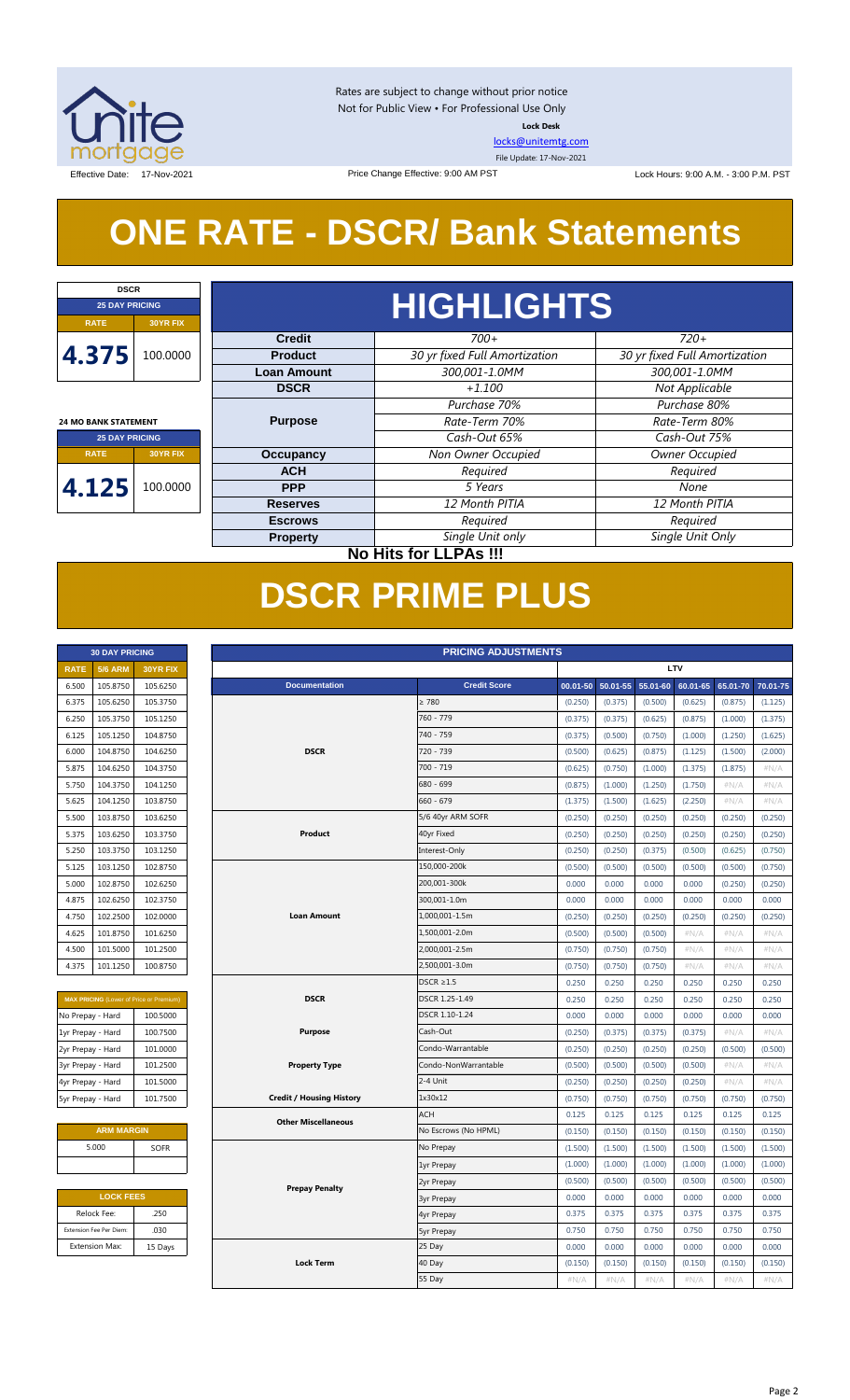

Rates are subject to change without prior notice Not for Public View • For Professional Use Only **Lock Desk**

[locks@unitemtg.com](mailto:locks@unitemtg.com)

File Update: 17-Nov-2021

## **DSCR PRIME & FOREIGN NATIONAL**

|             | <b>30 DAY PRICING</b> |                 |
|-------------|-----------------------|-----------------|
| <b>RATE</b> | <b>5/6 ARM</b>        | <b>30YR FIX</b> |
| 6.750       | 105.6250              | 105.3750        |
| 6.625       | 105.3750              | 105.1250        |
| 6.500       | 105.1250              | 104.8750        |
| 6.375       | 104.8750              | 104.6250        |
| 6.250       | 104.6250              | 104.3750        |
| 6.125       | 104.3750              | 104.1250        |
| 6.000       | 104.1250              | 103.8750        |
| 5.875       | 103.8750              | 103.6250        |
| 5.750       | 103.6250              | 103.3750        |
| 5.625       | 103.3750              | 103.1250        |
| 5.500       | 103.1250              | 102.8750        |
| 5.375       | 102.8750              | 102.6250        |
| 5.250       | 102.6250              | 102.3750        |
| 5.125       | 102.3750              | 102.1250        |
| 5.000       | 102.1250              | 101.8750        |
| 4.875       | 101.8750              | 101.6250        |
| 4.750       | 101.5000              | 101.2500        |
| 4.625       | 101.1250              | 100.8750        |
| 4.500       | 100.7500              | 100.5000        |

| <b>MAX PRICING</b> (Lower of Price or Premium) |          |  |  |  |  |  |  |
|------------------------------------------------|----------|--|--|--|--|--|--|
| No Prepay - Hard                               | 100.7500 |  |  |  |  |  |  |
| 1yr Prepay - Hard                              | 101.0000 |  |  |  |  |  |  |
| 2yr Prepay - Hard                              | 101.2500 |  |  |  |  |  |  |
| 3yr Prepay - Hard                              | 101.5000 |  |  |  |  |  |  |
| 4yr Prepay - Hard                              | 101.7500 |  |  |  |  |  |  |
| 5yr Prepay - Hard                              | 102.0000 |  |  |  |  |  |  |

| <b>ARM MARGIN</b> |             |  |  |  |  |  |  |
|-------------------|-------------|--|--|--|--|--|--|
| 5.000             | <b>SOFR</b> |  |  |  |  |  |  |
|                   |             |  |  |  |  |  |  |

| <b>LOCK FEES</b>        |         |  |  |  |  |  |
|-------------------------|---------|--|--|--|--|--|
| Relock Fee:             | .250    |  |  |  |  |  |
| Extension Fee Per Diem: | .030    |  |  |  |  |  |
| <b>Extension Max:</b>   | 15 Days |  |  |  |  |  |

| <b>PRICING ADJUSTMENTS</b><br><b>30 DAY PRICING</b> |                         |                                         |                                 |                           |         |                            |         |            |          |          |          |
|-----------------------------------------------------|-------------------------|-----------------------------------------|---------------------------------|---------------------------|---------|----------------------------|---------|------------|----------|----------|----------|
| <b>RATE</b>                                         | <b>5/6 ARM</b>          | 30YR FIX                                |                                 |                           |         |                            |         | <b>LTV</b> |          |          |          |
| 6.750                                               | 105.6250                | 105.3750                                | <b>Documentation</b>            | <b>Credit Score</b>       |         | 00.01-50 50.01-55 55.01-60 |         | 60.01-65   | 65.01-70 | 70.01-75 | 75.01-80 |
| 6.625                                               | 105.3750                | 105.1250                                |                                 | $\geq 780$                | (0.250) | (0.375)                    | (0.500) | (0.625)    | (0.875)  | (1.125)  | (1.750)  |
| 6.500                                               | 105.1250                | 104.8750                                |                                 | 760 - 779                 | (0.375) | (0.375)                    | (0.625) | (0.875)    | (1.000)  | (1.375)  | (2.000)  |
| 6.375                                               | 104.8750                | 104.6250                                |                                 | 740 - 759                 | (0.375) | (0.500)                    | (0.750) | (1.000)    | (1.250)  | (1.625)  | (2.250)  |
| 6.250                                               | 104.6250                | 104.3750                                |                                 | 720 - 739                 | (0.500) | (0.625)                    | (0.875) | (1.125)    | (1.500)  | (2.000)  | (2.750)  |
| 6.125                                               | 104.3750                | 104.1250                                | <b>DSCR</b>                     | $700 - 719$               | (0.625) | (0.750)                    | (1.000) | (1.375)    | (1.875)  | (2.500)  | (3.500)  |
| 6.000                                               | 104.1250                | 103.8750                                |                                 | 680 - 699                 | (0.875) | (1.000)                    | (1.250) | (1.750)    | (2.250)  | (3.000)  | (3.875)  |
| 5.875                                               | 103.8750                | 103.6250                                |                                 | $660 - 679$               | (1.375) | (1.500)                    | (1.625) | (2.250)    | (3.125)  | (3.750)  | (4.500)  |
| 5.750                                               | 103.6250                | 103.3750                                |                                 | $640 - 659$               | (1.875) | (2.000)                    | (2.125) | (2.750)    | (3.625)  | (4.750)  | $\#N/A$  |
| 5.625                                               | 103.3750                | 103.1250                                |                                 | $620 - 639$               | (2.375) | (2.500)                    | (2.625) | (3.250)    | (4.125)  | $\#N/A$  | $\#N/A$  |
| 5.500                                               | 103.1250                | 102.8750                                |                                 | 5/6 30yr ARM SOFR         | 0.000   | 0.000                      | 0.000   | 0.000      | 0.000    | 0.000    | 0.000    |
| 5.375                                               | 102.8750                | 102.6250                                |                                 | 7/6 30yr ARM SOFR         | (0.250) | (0.250)                    | (0.250) | (0.250)    | (0.250)  | (0.250)  | (0.250)  |
| 5.250                                               | 102.6250                | 102.3750                                |                                 | 5/6 40yr ARM SOFR         | (0.250) | (0.250)                    | (0.250) | (0.250)    | (0.250)  | (0.250)  | (0.250)  |
| 5.125                                               | 102.3750                | 102.1250                                | Product                         | 7/6 40yr ARM SOFR         | (0.500) | (0.500)                    | (0.500) | (0.500)    | (0.500)  | (0.500)  | (0.500)  |
| 5.000                                               | 102.1250                | 101.8750                                |                                 | 40yr Fixed                | (0.250) | (0.250)                    | (0.250) | (0.250)    | (0.250)  | (0.250)  | (0.250)  |
| 4.875                                               | 101.8750                | 101.6250                                |                                 | Interest-Only             | (0.250) | (0.250)                    | (0.375) | (0.500)    | (0.625)  | (0.750)  | (1.000)  |
| 4.750                                               | 101.5000                | 101.2500                                |                                 | 150,000-200k              | (0.500) | (0.500)                    | (0.500) | (0.500)    | (0.500)  | (0.750)  | (0.750)  |
| 4.625                                               | 101.1250                | 100.8750                                |                                 | 200,001-300k              | 0.000   | 0.000                      | 0.000   | 0.000      | (0.250)  | (0.250)  | (0.500)  |
| 4.500                                               | 100.7500                | 100.5000                                |                                 | 300,001-1.0m              | 0.000   | 0.000                      | 0.000   | 0.000      | 0.000    | 0.000    | 0.000    |
|                                                     |                         |                                         | <b>Loan Amount</b>              | 1,000,001-1.5m            | (0.250) | (0.250)                    | (0.250) | (0.250)    | (0.250)  | (0.250)  | (0.500)  |
|                                                     |                         | MAX PRICING (Lower of Price or Premium) |                                 | 1,500,001-2.0m            | (0.500) | (0.500)                    | (0.500) | (0.500)    | $\#N/A$  | $\#N/A$  | #N/A     |
| No Prepay - Hard                                    |                         | 100.7500                                |                                 | 2,000,001-2.5m            | (0.750) | (0.750)                    | (0.750) | (0.750)    | $\#N/A$  | $\#N/A$  | # $N/A$  |
| 1yr Prepay - Hard                                   |                         | 101.0000                                |                                 | 2,500,001-3.0m            | (0.750) | (0.750)                    | (0.750) | (0.750)    | $\#N/A$  | $\#N/A$  | $\#N/A$  |
| 2yr Prepay - Hard                                   |                         | 101.2500                                |                                 | $DSCR \geq 1.5$           | 0.250   | 0.250                      | 0.250   | 0.250      | 0.250    | 0.250    | 0.250    |
| 3yr Prepay - Hard                                   |                         | 101.5000                                |                                 | DSCR 1.25-1.49            | 0.250   | 0.250                      | 0.250   | 0.250      | 0.250    | 0.250    | 0.250    |
|                                                     |                         | 101.7500                                | <b>DSCR</b>                     | DSCR 1.10-1.24            | 0.000   | 0.000                      | 0.000   | 0.000      | 0.000    | 0.000    | 0.000    |
| 4yr Prepay - Hard                                   |                         | 102.0000                                |                                 | DSCR 1.00-1.09            | (0.250) | (0.250)                    | (0.375) | (0.375)    | (0.500)  | (0.500)  |          |
| 5yr Prepay - Hard                                   |                         |                                         |                                 | DSCR 0.75-0.99            |         |                            |         |            |          |          | (0.750)  |
|                                                     |                         |                                         |                                 |                           | (1.500) | (1.500)                    | (1.625) | (1.625)    | (1.750)  | (1.750)  | $\#N/A$  |
|                                                     | <b>ARM MARGIN</b>       |                                         | <b>Purpose</b>                  | Cash-Out                  | (0.250) | (0.375)                    | (0.375) | (0.375)    | (0.500)  | (0.625)  | $\#N/A$  |
|                                                     | 5.000                   | <b>SOFR</b>                             |                                 | Condo-Warrantable         | (0.250) | (0.250)                    | (0.250) | (0.250)    | (0.500)  | (0.500)  | (0.500)  |
|                                                     |                         |                                         | <b>Property Type</b>            | Condo-NonWarrantable      | (0.500) | (0.500)                    | (0.500) | (0.500)    | (0.750)  | $\#N/A$  | #N/A     |
|                                                     | <b>LOCK FEES</b>        |                                         |                                 | 2-4Unit                   | (0.250) | (0.250)                    | (0.250) | (0.250)    | (0.500)  | (0.500)  | (0.500)  |
|                                                     | Relock Fee:             | .250                                    |                                 | Modular                   | (1.000) | (1.000)                    | (1.000) | (1.000)    | (1.000)  | (1.000)  | (1.000)  |
|                                                     | Extension Fee Per Diem: | .030                                    | Citizenship                     | Foreign Nat'l (DSCR Only) | (0.750) | (0.750)                    | (0.750) | (0.750)    | $\#N/A$  | $\#N/A$  | $\#N/A$  |
|                                                     | <b>Extension Max:</b>   | 15 Days                                 |                                 | 1x30x12                   | (0.750) | (0.750)                    | (0.750) | (0.750)    | (0.750)  | (0.750)  | (0.750)  |
|                                                     |                         |                                         |                                 | Multiple30x12             | (2.250) | (2.250)                    | (2.250) | (2.250)    | (2.250)  | (2.250)  | $\#N/A$  |
|                                                     |                         |                                         | <b>Credit / Housing History</b> | FC/SS/DIL/BK7 36-47mo     | (1.000) | (1.000)                    | (1.000) | (1.000)    | (1.000)  | (1.000)  | (1.000)  |
|                                                     |                         |                                         |                                 | FC/SS/DIL/BK7 24-35mo     | (1.750) | (1.750)                    | (1.750) | (1.750)    | (1.750)  | (1.750)  | #N/A     |
|                                                     |                         |                                         |                                 | BK7 12-23mo               | (2.500) | (2.500)                    | (2.500) | (2.500)    | (2.500)  | (2.500)  | # $N/A$  |
|                                                     |                         |                                         |                                 | BK13 DC                   | (1.000) | (1.000)                    | (1.000) | (1.000)    | (1.000)  | (1.000)  | (1.000)  |
|                                                     |                         |                                         | <b>Other Miscellaneous</b>      | ACH                       | 0.125   | 0.125                      | 0.125   | 0.125      | 0.125    | 0.125    | 0.125    |
|                                                     |                         |                                         |                                 | Escrows                   | 0.000   | 0.000                      | 0.000   | 0.000      | 0.000    | 0.000    | 0.000    |
|                                                     |                         |                                         |                                 | No Prepay                 | (1.500) | (1.500)                    | (1.500) | (1.500)    | (1.500)  | (1.500)  | (1.500)  |
|                                                     |                         |                                         |                                 | 1yr Prepay                | (1.000) | (1.000)                    | (1.000) | (1.000)    | (1.000)  | (1.000)  | (1.000)  |
|                                                     |                         |                                         | <b>Prepay Penalty</b>           | 2yr Prepay                | (0.500) | (0.500)                    | (0.500) | (0.500)    | (0.500)  | (0.500)  | (0.500)  |
|                                                     |                         |                                         |                                 | <b>3yr Prepay</b>         | 0.000   | 0.000                      | 0.000   | 0.000      | 0.000    | 0.000    | 0.000    |
|                                                     |                         |                                         |                                 | 4yr Prepay                | 0.375   | 0.375                      | 0.375   | 0.375      | 0.375    | 0.375    | 0.375    |
|                                                     |                         |                                         |                                 | <b>5yr Prepay</b>         | 0.750   | 0.750                      | 0.750   | 0.750      | 0.750    | 0.750    | 0.750    |
|                                                     |                         |                                         |                                 | 25 Day                    | 0.000   | 0.000                      | 0.000   | 0.000      | 0.000    | 0.000    | 0.000    |
|                                                     |                         |                                         | <b>Lock Term</b>                | 40 Day                    | (0.150) | (0.150)                    | (0.150) | (0.150)    | (0.150)  | (0.150)  | (0.150)  |
|                                                     |                         |                                         |                                 | 55 Day                    | (0.300) | (0.300)                    | (0.300) | (0.300)    | (0.300)  | (0.300)  | (0.300)  |
|                                                     |                         |                                         |                                 |                           |         |                            |         |            |          |          |          |

#### Page 3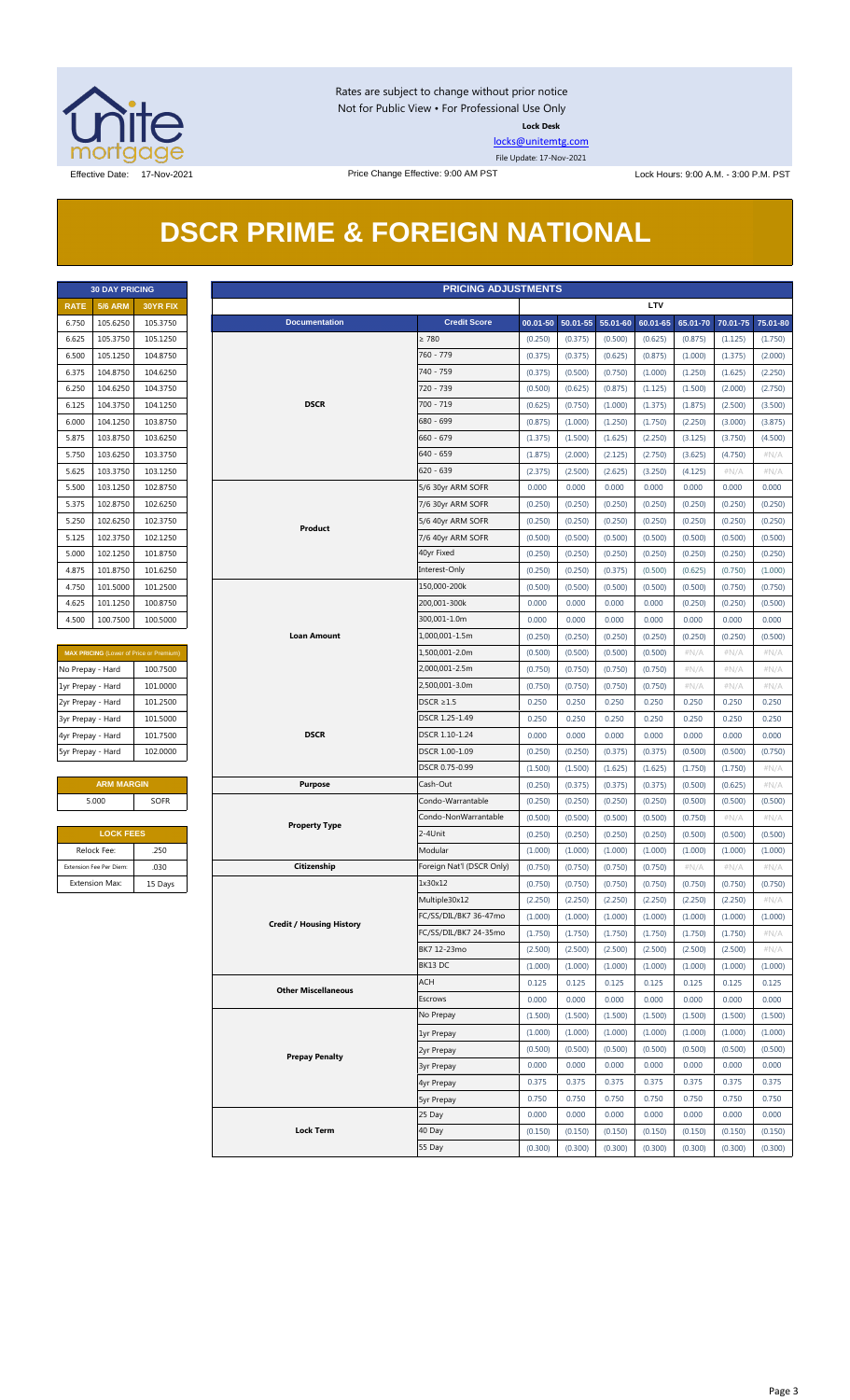

Rates are subject to change without prior notice Not for Public View • For Professional Use Only **Lock Desk** locks@unitemtg.com File Update: 17-Nov-2021

Effective: 9:00 AM PST Lock Hours: 9:00 AM. - 3:00 P.M. PST Lock Hours: 9:00 AM. - 3:00 P.M. PST

# **Alt Doc PRIME PLUS**

|             | <b>PRIMARY &amp; SECONDARY HOME</b> |                 |
|-------------|-------------------------------------|-----------------|
| <b>RATE</b> | <b>5/6 ARM</b>                      | <b>30YR FIX</b> |
| 6.125       | 105.875                             | 105.625         |
| 6.000       | 105.625                             | 105.375         |
| 5.875       | 105.375                             | 105.125         |
| 5.750       | 105.125                             | 104.875         |
| 5.625       | 104.875                             | 104.625         |
| 5.500       | 104.625                             | 104.375         |
| 5.375       | 104.375                             | 104.125         |
| 5.250       | 104.125                             | 103.875         |
| 5.125       | 103.875                             | 103.625         |
| 5.000       | 103.625                             | 103.375         |
| 4.875       | 103.375                             | 103.125         |
| 4.750       | 103.125                             | 102.875         |
| 4.625       | 102.875                             | 102.625         |
| 4.500       | 102.625                             | 102.375         |
| 4.375       | 102.250                             | 102.000         |
| 4.250       | 101.875                             | 101.625         |
| 4.125       | 101.500                             | 101.250         |
| 4.000       | 101.125                             | 100.875         |
|             |                                     |                 |

| <b>LOCK FEES</b>                               |         |
|------------------------------------------------|---------|
| Relock Fee:                                    | .250    |
| <b>Extension Fee Per Diem</b>                  | .030    |
| <b>Extension Max:</b>                          | 15 Days |
|                                                |         |
| <b>MAX PRICING (Lower of Price or Premium)</b> |         |
| 101,0000                                       |         |

|             | PRIMARY & SECONDARY HOME                       |          |                               |                                 | <b>PRICING ADJUSTMENTS</b> |                    |                    |                    |                    |                    |                  |  |  |
|-------------|------------------------------------------------|----------|-------------------------------|---------------------------------|----------------------------|--------------------|--------------------|--------------------|--------------------|--------------------|------------------|--|--|
| <b>RATE</b> | <b>5/6 ARM</b>                                 | 30YR FIX |                               |                                 |                            |                    |                    | LTV                |                    |                    |                  |  |  |
| 6.125       | 105.875                                        | 105.625  | <b>Documentation</b>          | <b>Credit Score</b>             | 00.01-50                   | 50.01-55           | 55.01-60           | 60.01-65           | 65.01-70           | 70.01-75           | 75.01-80         |  |  |
| 6.000       | 105.625                                        | 105.375  | <b>Full Doc</b>               | 2780                            | 0.000                      | 0.000              | 0.000              | (0.250)            | (0.375)            | (0.375)            | (0.500)          |  |  |
| 5.875       | 105.375                                        | 105.125  |                               | 760 - 779                       | 0.000                      | 0.000              | 0.000              | (0.250)            | (0.375)            | (0.500)            | (0.625)          |  |  |
| 5.750       | 105.125                                        | 104.875  |                               | 740 - 759                       | 0.000                      | 0.000              | 0.000              | (0.250)            | (0.375)            | (0.625)            | (0.750)          |  |  |
| 5.625       | 104.875                                        | 104.625  |                               | 720 - 739                       | (0.125)                    | (0.125)            | (0.125)            | (0.250)            | (0.500)            | (0.750)            | (1.000)          |  |  |
| 5.500       | 104.625                                        | 104.375  |                               | 700 - 719                       | (0.250)                    | (0.250)            | (0.375)            | (0.500)            | (0.625)            | (0.875)            | $\#N/\beta$      |  |  |
| 5.375       | 104.375                                        | 104.125  |                               | 680 - 699                       | (0.250)                    | (0.250)            | (0.500)            | (0.625)            | (0.750)            | #N/A               | #N/A             |  |  |
| 5.250       | 104.125                                        | 103.875  |                               | $560 - 679$                     | (0.250)                    | (0.375)            | (0.500)            | (1.000)            | (1.375)            | #N/A               | #N/A             |  |  |
| 5.125       | 103.875                                        | 103.625  |                               | 640 - 659                       | $\#N/A$                    | $\#N/A$            | $\#N/A$            | $\#N/A$            | #N/A               | #N/A               | $\#N/\beta$      |  |  |
| 5.000       | 103.625                                        | 103.375  |                               | 620 - 639                       | $\#N/A$                    | #N/A               | #N/A               | #N/A               | $\#N/A$            | #N/A               | $\#N/A$          |  |  |
| 4.875       | 103.375                                        | 103.125  | <b>Bank</b>                   | $\geq 780$                      | (0.125)                    | (0.250)            | (0.250)            | (0.375)            | (0.500)            | (0.625)            | (0.875)          |  |  |
| 4.750       | 103.125                                        | 102.875  | <b>Statement</b>              | 760 - 779                       | (0.250)                    | (0.250)            | (0.250)            | (0.500)            | (0.625)            | (0.750)            | (1.125)          |  |  |
| 4.625       | 102.875                                        | 102.625  |                               | 740 - 759                       | (0.250)                    | (0.250)            | (0.250)            | (0.625)            | (0.750)            | (1.000)            | (1.375)          |  |  |
| 4.500       | 102.625                                        | 102.375  |                               | 720 - 739                       | (0.250)                    | (0.375)            | (0.375)            | (0.750)            | (0.875)            | (1.125)            | (1.625)          |  |  |
| 4.375       | 102.250                                        | 102.000  |                               | 700 - 719                       | (0.375)                    | (0.375)            | (0.625)            | (0.875)            | (1.125)            | (1.500)            | #N/A             |  |  |
| 4.250       | 101.875                                        | 101.625  |                               | 680 - 699                       | (0.375)                    | (0.500)            | (0.750)            | (1.000)            | (1.375)            | #N/A               | #N/A             |  |  |
| 4.125       | 101.500                                        | 101.250  |                               | 660 - 679                       | (0.500)                    | (0.750)            | (1.000)            | (1.500)            | (2.250)            | #N/A               | #N/A             |  |  |
| 4.000       | 101.125                                        | 100.875  |                               | 640 - 659                       | #N/A                       | #N/A               | #N/A               | $\#N/A$            | #N/A               | #N/A               | #N/A             |  |  |
|             |                                                |          |                               | 620 - 639                       | $\#N/A$                    | #N/A               | $\#N/A$            | $\#N/A$            | #N/A               | #N/A               | #N/A             |  |  |
|             | <b>ARM MARGIN</b>                              |          |                               | 12 Mth Bank Statements          | (0.125)                    | (0.125)            | (0.125)            | (0.250)            | (0.375)            | (0.375)            | (0.375)          |  |  |
|             | 5.000<br>SOFR                                  |          | Asset                         | $\geq 780$                      | (0.125)                    | (0.250)            | (0.250)            | (0.625)            | (0.875)            | (1.125)            | (1.500)          |  |  |
|             |                                                |          | <b>Depletion</b>              | 760 - 779                       | (0.125)                    | (0.250)            | (0.375)            | (0.750)            | (1.000)            | (1.375)            | (1.875)          |  |  |
|             |                                                |          |                               | 740 - 759                       | (0.250)                    | (0.250)            | (0.500)            | (0.875)            | (1.125)            | (1.625)            | (2.250)          |  |  |
|             | <b>LOCK FEES</b>                               |          |                               | 720 - 739                       | (0.375)                    | (0.500)            | (0.625)            | (1.000)            | (1.500)            | (2.000)            | (2.750)          |  |  |
|             | Relock Fee:                                    | .250     |                               | 700 - 719                       | (0.500)                    | (0.625)            | (1.000)            | (1.375)            | (1.875)            | (2.500)            | #N/A             |  |  |
|             | xtension Fee Per Diem                          | .030     |                               | 680 - 699                       | (0.625)                    | (0.750)            | (1.250)            | (1.750)            | (2.250)            | # $N/A$            | #N/A             |  |  |
|             | <b>Extension Max:</b>                          | 15 Days  |                               | $660 - 679$                     | (0.750)                    | (1.000)            | (1.500)            | (2.250)            | (3.125)            | #N/A               | $\#N/A$          |  |  |
|             |                                                |          |                               | 640 - 659                       | #N/A                       | #N/A               | $\#N/A$            | $\#N/A$            | #N/A               | #N/A               | #N/A             |  |  |
|             | <b>MAX PRICING</b> (Lower of Price or Premium) |          |                               | 620 - 639                       | #N/A                       | #N/A               | #N/A               | #N/A               | #N/A               | #N/A               | #N/A             |  |  |
|             | 101.0000                                       |          | Product                       | 5/6 30yr ARM SOFR               | 0.000                      | 0.000              | 0.000              | 0.000              | 0.000              | 0.000              | 0.000            |  |  |
|             |                                                |          |                               | 5/6 40yr ARM SOFR<br>30yr Fixed | (0.250)<br>0.000           | (0.250)<br>0.000   | (0.250)<br>0.000   | (0.250)<br>0.000   | (0.250)<br>0.000   | (0.250)<br>0.000   | (0.250)<br>0.000 |  |  |
|             |                                                |          |                               |                                 |                            |                    |                    |                    |                    |                    |                  |  |  |
|             |                                                |          |                               | 40yr Fixed<br>nterest-Only      | (0.250)<br>(0.250)         | (0.250)<br>(0.250) | (0.250)<br>(0.375) | (0.250)<br>(0.500) | (0.250)<br>(0.625) | (0.250)<br>(0.750) | (0.250)<br>#N/A  |  |  |
|             |                                                |          | Loan                          | 150,000-200k                    | (0.500)                    | (0.500)            | (0.500)            | (0.500)            | (0.500)            | (0.750)            | (0.750)          |  |  |
|             |                                                |          | Amount                        | 200,001-300k                    | 0.000                      | 0.000              | 0.000              | 0.000              | (0.250)            | (0.250)            | (0.250)          |  |  |
|             |                                                |          |                               | 300,001-1,000,000               | 0.000                      | 0.000              | 0.000              | 0.000              | 0.000              | 0.000              | 0.000            |  |  |
|             |                                                |          |                               | 1,000,001-1.5m                  | (0.250)                    | (0.250)            | (0.250)            | (0.250)            | (0.250)            | (0.250)            | (0.250)          |  |  |
|             |                                                |          |                               | .,500,001-2.0m                  | (0.500)                    | (0.500)            | (0.500)            | (0.500)            | (0.500)            | # $N/A$            | #N/A             |  |  |
|             |                                                |          |                               | 2,000,001-2.5m                  | (0.750)                    | (0.750)            | (0.750)            | (0.750)            | (0.750)            | #N/A               | #N/A             |  |  |
|             |                                                |          |                               | 2,500,001-3.0m                  | (0.750)                    | (0.750)            | (0.750)            | (0.750)            | (0.750)            | #N/A               | #N/A             |  |  |
|             |                                                |          | DTI                           | 43.01-50                        | 0.000                      | 0.000              | 0.000              | 0.000              | 0.000              | 0.000              | 0.000            |  |  |
|             |                                                |          |                               | 50.01-55                        | 0.000                      | 0.000              | 0.000              | 0.000              | 0.000              | (0.125)            | #N/A             |  |  |
|             |                                                |          | Cash Out                      |                                 | (0.250)                    | (0.375)            | (0.375)            | (0.375)            | (0.500)            | (0.625)            | #N/A             |  |  |
|             |                                                |          | <b>Second Home</b>            |                                 | (0.500)                    | (0.500)            | (0.500)            | (0.500)            | (0.500)            | (0.500)            | (0.500)          |  |  |
|             |                                                |          | <b>Property Type</b>          | Condo-Warrantable               | (0.250)                    | (0.250)            | (0.250)            | (0.250)            | (0.500)            | (0.500)            | #N//             |  |  |
|             |                                                |          |                               | Condo-NonWarrantable            | (0.500)                    | (0.500)            | (0.500)            | (0.500)            | #N/A               | #N/A               | #N/A             |  |  |
|             |                                                |          |                               | $2$ -Unit                       | (0.250)                    | (0.250)            | (0.250)            | (0.250)            | (0.500)            | #N/A               | #N/A             |  |  |
|             |                                                |          | <b>Credit/Housing History</b> | 1x30x12                         | (0.750)                    | (0.750)            | (0.750)            | (0.750)            | (0.750)            | (0.750)            | (0.750)          |  |  |
|             |                                                |          |                               | Multiple30x12                   | (2.250)                    | (2.250)            | (2.250)            | (2.250)            | (2.250)            | (2.250)            | (2.250)          |  |  |
|             |                                                |          | <b>Misccellaneous</b>         | ACH                             | 0.125                      | 0.125              | 0.125              | 0.125              | 0.125              | 0.125              | 0.125            |  |  |
|             |                                                |          |                               | No Escrows (No HPML)            | (0.150)                    | (0.150)            | (0.150)            | (0.150)            | (0.150)            | (0.150)            | (0.150)          |  |  |
|             |                                                |          | <b>Lock Term</b>              | 45 Day                          | (0.150)                    | (0.150)            | (0.150)            | (0.150)            | (0.150)            | (0.150)            | (0.150)          |  |  |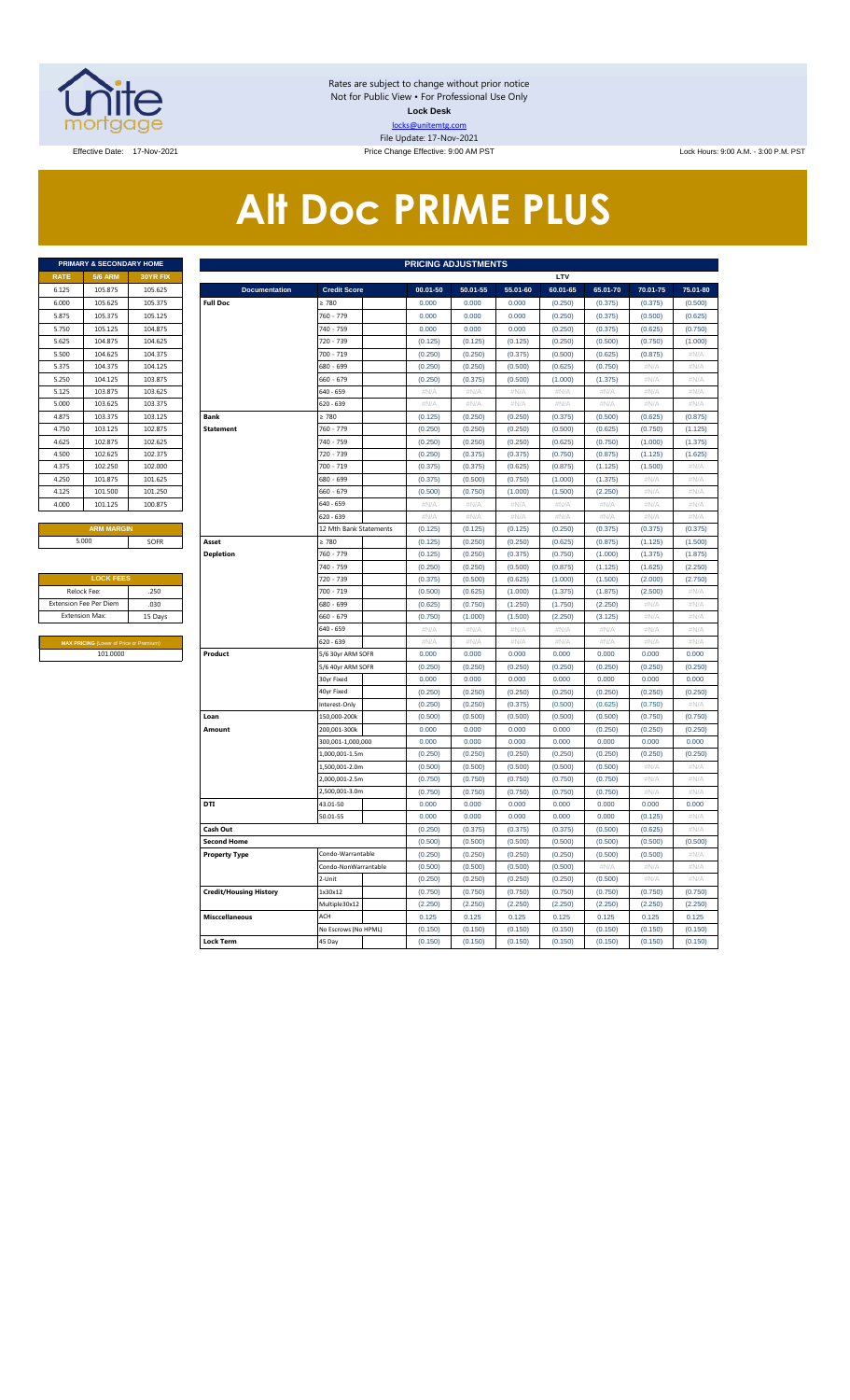

Rates are subject to change without prior notice Not for Public View • For Professional Use Only **Lock Desk** locks@unitemtg.com File Update: 17-Nov-2021

Effective Date: 17-Nov-2021 Price Change Effective: 9:00 AM PST Lock Hours: 9:00 A.M. - 3:00 P.M. PST

# **Alt Doc PRIME**

|             | <b>PRIMARY &amp; SECONDARY HOME</b> |                 |
|-------------|-------------------------------------|-----------------|
| <b>RATE</b> | <b>5/6 ARM</b>                      | <b>30YR FIX</b> |
| 6.250       | 105.375                             | 105.125         |
| 6.125       | 105.125                             | 104.875         |
| 6.000       | 104.875                             | 104.625         |
| 5.875       | 104.625                             | 104.375         |
| 5.750       | 104.375                             | 104.125         |
| 5.625       | 104.125                             | 103.875         |
| 5.500       | 103.875                             | 103.625         |
| 5.375       | 103.625                             | 103.375         |
| 5.250       | 103.375                             | 103.125         |
| 5.125       | 103.125                             | 102.875         |
| 5.000       | 102.875                             | 102.625         |
| 4.875       | 102.625                             | 102.375         |
| 4.750       | 102.375                             | 102.125         |
| 4.625       | 102.125                             | 101.875         |
| 4.500       | 101.875                             | 101.625         |
| 4.375       | 101.500                             | 101.250         |
| 4.250       | 101.125                             | 100.875         |
| 4.125       | 100.750                             | 100.500         |

#### **ARM MARGIN** 5.000

| <b>LOCK FEES</b>              |         |
|-------------------------------|---------|
| Relock Fee:                   | .250    |
| <b>Extension Fee Per Diem</b> | .030    |
| <b>Extension Max:</b>         | 15 Days |
|                               |         |

**MAX PRICING** (Lower of Price or Premium) 101.0000

|                | PRIMARY & SECONDARY HOME                            |                    |                               |                                      |                    | <b>PRICING ADJUSTMENTS</b> |                    |                    |                    |                    |                    |                    |                    |
|----------------|-----------------------------------------------------|--------------------|-------------------------------|--------------------------------------|--------------------|----------------------------|--------------------|--------------------|--------------------|--------------------|--------------------|--------------------|--------------------|
| RATE           | <b>5/6 ARM</b>                                      | 30YR FIX           |                               |                                      |                    |                            |                    | LTV                |                    |                    |                    |                    |                    |
| 6.250          | 105.375                                             | 105.125            | <b>Documentation</b>          | <b>Credit Score</b>                  | 00.01-50           | 50.01-55                   | 55.01-60           | 60.01-65           | 65.01-70           | 70.01-75           | 75.01-80           | 80.01-85           | 85.01-90           |
| 6.125          | 105.125                                             | 104.875            | <b>Full Doc</b>               | 2780                                 | 0.000              | 0.000                      | 0.000              | (0.250)            | (0.375)            | (0.375)            | (0.500)            | (0.750)            | (1.125)            |
| 6.000<br>5.875 | 104.875<br>104.625                                  | 104.625            |                               | 760 - 779<br>740 - 759               | 0.000<br>0.000     | 0.000<br>0.000             | 0.000<br>0.000     | (0.250)            | (0.375)            | (0.500)            | (0.625)            | (0.875)            | (1.375)            |
| 5.750          | 104.375                                             | 104.375<br>104.125 |                               | 720 - 739                            | (0.125)            | (0.125)                    | (0.125)            | (0.250)<br>(0.250) | (0.375)<br>(0.500) | (0.625)<br>(0.750) | (0.750)<br>(1.000) | (1.125)<br>(1.250) | (1.625)<br>(1.875) |
| 5.625          | 104.125                                             | 103.875            |                               | 700 - 719                            | (0.250)            | (0.250)                    | (0.375)            | (0.500)            | (0.625)            | (0.875)            | (1.250)            | (1.625)            | (2.250)            |
| 5.500          | 103.875                                             | 103.625            |                               | 680 - 699                            | (0.250)            | (0.250)                    | (0.500)            | (0.625)            | (0.750)            | (1.000)            | (1.375)            | (2.000)            | #N/A               |
| 5.375          | 103.625                                             | 103.375            |                               | 660 - 679                            | (0.250)            | (0.375)                    | (0.500)            | (1.000)            | (1.375)            | (1.625)            | (2.000)            | (2.750)            | #N/A               |
| 5.250          | 103.375                                             | 103.125            |                               | $640 - 659$                          | (0.375)            | (0.375)                    | (0.500)            | (1.250)            | (1.500)            | (1.750)            | (2.250)            | #N/A               | #N/A               |
| 5.125          | 103.125                                             | 102.875            |                               | $620 - 639$                          | (0.500)            | (0.500)                    | (0.500)            | (1.500)            | (1.750)            | (2.000)            | (2.500)            | #N/A               | #N/A               |
| 5.000          | 102.875                                             | 102.625            | <b>Bank</b>                   | 2780                                 | (0.125)            | (0.250)                    | (0.250)            | (0.375)            | (0.500)            | (0.625)            | (0.875)            | (1.250)            | (2.000)            |
| 4.875          | 102.625                                             | 102.375            | <b>Statement</b>              | 760 - 779                            | (0.250)            | (0.250)                    | (0.250)            | (0.500)            | (0.625)            | (0.750)            | (1.125)            | (1.625)            | (2.375)            |
| 4.750          | 102.375                                             | 102.125            |                               | 740 - 759                            | (0.250)            | (0.250)                    | (0.250)            | (0.625)            | (0.750)            | (1.000)            | (1.375)            | (1.875)            | (2.875)            |
| 4.625          | 102.125                                             | 101.875            |                               | 720 - 739                            | (0.250)            | (0.375)                    | (0.375)            | (0.750)            | (0.875)            | (1.125)            | (1.625)            | (2.250)            | (3.375)            |
| 4.500          | 101.875                                             | 101.625            |                               | 700 - 719                            | (0.375)            | (0.375)                    | (0.625)            | (0.875)            | (1.125)            | (1.500)            | (2.000)            | (2.750)            | (4.000)            |
| 4.375<br>4.250 | 101.500<br>101.125                                  | 101.250<br>100.875 |                               | 680 - 699<br>660 - 679               | (0.375)<br>(0.500) | (0.500)<br>(0.750)         | (0.750)<br>(1.000) | (1.000)<br>(1.500) | (1.375)<br>(2.250) | (1.750)<br>(2.750) | (2.500)<br>(3.500) | (3.500)<br>(4.250) | #N/A<br>#N/A       |
| 4.125          | 100.750                                             | 100.500            |                               | 640 - 659                            | (0.750)            | (1.000)                    | (1.250)            | (1.750)            | (2.500)            | (3.125)            | (4.000)            | #N/A               | #N/A               |
|                |                                                     |                    |                               | $620 - 639$                          | (1.250)            | (1.500)                    | (1.750)            | (2.250)            | (3.000)            | (3.625)            | #N/A               | #N/A               | #N/A               |
|                |                                                     |                    |                               | 3 Mth Bank Statements                | (0.750)            | (0.750)                    | (0.750)            | (0.875)            | (1.000)            | (1.000)            | (1.000)            | #N/A               | #N/A               |
|                | <b>ARM MARGIN</b>                                   |                    |                               | 12 Mth Bank Statements               | (0.125)            | (0.125)                    | (0.125)            | (0.250)            | (0.375)            | (0.375)            | (0.375)            | (0.500)            | (0.500)            |
|                | 5.000                                               | SOFR               | Asset                         | 2780                                 | (0.125)            | (0.250)                    | (0.250)            | (0.625)            | (0.875)            | (1.125)            | (1.500)            | #N/A               | #N/A               |
|                |                                                     |                    | <b>Depletion</b>              | 760 - 779                            | (0.125)            | (0.250)                    | (0.375)            | (0.750)            | (1.000)            | (1.375)            | (1.875)            | #N/A               | #N/A               |
|                |                                                     |                    |                               | 740 - 759                            | (0.250)            | (0.250)                    | (0.500)            | (0.875)            | (1.125)            | (1.625)            | (2.250)            | #N/A               | #N/A               |
|                | <b>LOCK FEES</b>                                    |                    |                               | 720 - 739                            | (0.375)            | (0.500)                    | (0.625)            | (1.000)            | (1.500)            | (2.000)            | (2.750)            | #N/A               | #N/A               |
| Relock Fee:    |                                                     | .250               |                               | 700 - 719                            | (0.500)            | (0.625)                    | (1.000)            | (1.375)            | (1.875)            | (2.500)            | (3.500)            | #N/A               | #N/A               |
|                | xtension Fee Per Diem                               | .030               |                               | 680 - 699                            | (0.625)            | (0.750)                    | (1.250)            | (1.750)            | (2.250)            | (3.000)            | (4.125)            | #N/A               | #N/A               |
|                | <b>Extension Max:</b>                               | 15 Days            |                               | $660 - 679$                          | (0.750)            | (1.000)                    | (1.500)            | (2.250)            | (3.125)            | (4.375)            | (4.875)            | #N/A               | #N/A               |
|                |                                                     |                    |                               | 640 - 659                            | (1.250)            | (1.500)                    | (2.000)            | (2.750)            | (3.625)            | (4.875)            | #N/A               | #N/A               | #N/A               |
|                |                                                     |                    |                               | $620 - 639$                          | (1.750)            | (2.000)                    | (2.500)            | (3.250)            | (4.125)            | #N/A               | #N/A               | #N/A               | #N/A               |
|                | MAX PRICING (Lower of Price or Premium)<br>101.0000 |                    | <b>P&amp;L</b>                | 2780                                 | (0.625)            | (0.750)                    | (0.750)            | (1.125)            | (1.375)            | (1.625)            | (2.125)            | #N/A               | #N/A               |
|                |                                                     |                    |                               | 760 - 779<br>740 - 759               | (0.625)<br>(0.750) | (0.750)<br>(0.750)         | (0.875)<br>(1.000) | (1.250)<br>(1.375) | (1.500)<br>(1.625) | (1.875)<br>(2.125) | (2.500)<br>(2.875) | #N/A<br>#N/A       | #N/A<br>#N/A       |
|                |                                                     |                    |                               | 720 - 739                            | (0.875)            | (1.000)                    | (1.125)            | (1.500)            | (2.000)            | (2.500)            | (3.375)            | #N/A               | #N/A               |
|                |                                                     |                    |                               | 700 - 719                            | (1.000)            | (1.125)                    | (1.500)            | (1.875)            | (2.375)            | (3.000)            | (4.125)            | #N/A               | #N/A               |
|                |                                                     |                    |                               | 680 - 699                            | (1.125)            | (1.250)                    | (1.750)            | (2.250)            | (2.750)            | (3.500)            | #N/A               | #N/A               | #N/A               |
|                |                                                     |                    |                               | $660 - 679$                          | (1.250)            | (1.500)                    | (2.000)            | (2.750)            | (3.625)            | (4.875)            | #N/A               | #N/A               | #N/A               |
|                |                                                     |                    |                               | $640 - 659$                          | (1.750)            | (2.000)                    | (2.500)            | (3.250)            | (4.125)            | #N/A               | #N/A               | #N/A               | #N/A               |
|                |                                                     |                    |                               | $620 - 639$                          | (2.250)            | (2.500)                    | (3.000)            | (3.750)            | (4.625)            | #N/A               | #N/A               | #N/A               | #N/A               |
|                |                                                     |                    | Product                       | 5/6 30yr ARM SOFR                    | 0.000              | 0.000                      | 0.000              | 0.000              | 0.000              | 0.000              | 0.000              | 0.000              | 0.000              |
|                |                                                     |                    |                               | 5/6 40yr ARM SOFR                    | (0.250)            | (0.250)                    | (0.250)            | (0.250)            | (0.250)            | (0.250)            | (0.250)            | (0.250)            | (0.250)            |
|                |                                                     |                    |                               | 7/6 30yr ARM SOFR                    | (0.250)            | (0.250)                    | (0.250)            | (0.250)            | (0.250)            | (0.250)            | (0.250)            | (0.250)            | (0.250)            |
|                |                                                     |                    |                               | 7/6 40yr ARM SOFR                    | (0.500)            | (0.500)                    | (0.500)            | (0.500)            | (0.500)            | (0.500)            | (0.500)            | (0.500)            | (0.500)            |
|                |                                                     |                    |                               | 30yr Fixed                           | 0.000              | 0.000                      | 0.000              | 0.000              | 0.000              | 0.000              | 0.000              | 0.000              | 0.000              |
|                |                                                     |                    |                               | 40yr Fixed<br>Interest-Only          | (0.250)<br>(0.250) | (0.250)<br>(0.250)         | (0.250)<br>(0.375) | (0.250)<br>(0.500) | (0.250)<br>(0.625) | (0.250)<br>(0.750) | (0.250)<br>(1.000) | (0.250)<br>(1.500) | (0.250)<br>#N/A    |
|                |                                                     |                    | Loan                          | 150.000-200k                         | (0.500)            | (0.500)                    | (0.500)            | (0.500)            | (0.500)            | (0.750)            | (0.750)            | (1.000)            | (1.000)            |
|                |                                                     |                    | Amount                        | 200,001-300k                         | 0.000              | 0.000                      | 0.000              | 0.000              | (0.250)            | (0.250)            | (0.250)            | (0.500)            | (0.500)            |
|                |                                                     |                    |                               | 300,001-400,000                      | 0.000              | 0.000                      | 0.000              | 0.000              | 0.000              | 0.000              | 0.000              | (0.500)            | (0.500)            |
|                |                                                     |                    |                               | 400,001-1.0m                         | 0.000              | 0.000                      | 0.000              | 0.000              | 0.000              | 0.000              | 0.000              | 0.000              | 0.000              |
|                |                                                     |                    |                               | $.000.001 - 1.5m$                    | (0.250)            | (0.250)                    | (0.250)            | (0.250)            | (0.250)            | (0.250)            | (0.250)            | (0.250)            | #N/A               |
|                |                                                     |                    |                               | .500.001-2.0m                        | (0.500)            | (0.500)                    | (0.500)            | (0.500)            | (0.500)            | (0.500)            | (0.500)            | #N/A               | #N/A               |
|                |                                                     |                    |                               | 2.000.001-2.5m                       | (0.750)            | (0.750)                    | (0.750)            | (0.750)            | (0.750)            | (0.750)            | (0.750)            | #N/A               | #N/A               |
|                |                                                     |                    |                               | 2.500.001-3.0m                       | (0.750)            | (0.750)                    | (0.750)            | (0.750)            | (0.750)            | (0.750)            | (0.750)            | #N/A               | #N/A               |
|                |                                                     |                    |                               | 000,001-3.5m                         | (0.750)            | (0.750)                    | (0.750)            | (0.750)            | (0.750)            | (0.750)            | #N/A               | #N/A               | #N/A               |
|                |                                                     |                    | DTI                           | 500,001-4.0m<br>43.01-50             | (0.750)<br>0.000   | (0.750)<br>0.000           | (0.750)<br>0.000   | (0.750)<br>0.000   | (0.750)<br>0.000   | (0.750)            | #N/A               | $\#N/A$<br>(0.125) | #N/A<br>(0.125)    |
|                |                                                     |                    |                               | 50.01-55                             | 0.000              | 0.000                      | 0.000              | 0.000              | 0.000              | (0.125)<br>(0.375) | (0.125)<br>(0.375) | #N/A               | #N/A               |
|                |                                                     |                    | Cash Out                      |                                      | (0.250)            | (0.375)                    | (0.375)            | (0.375)            | (0.500)            | (0.625)            | (1.000)            | #N/A               | #N/A               |
|                |                                                     |                    | <b>Second Home</b>            |                                      | (0.500)            | (0.500)                    | (0.500)            | (0.500)            | (0.500)            | (0.500)            | (0.500)            | #N/A               | #N/A               |
|                |                                                     |                    | <b>Property Type</b>          | Condo-Warrantable                    | (0.250)            | (0.250)                    | (0.250)            | (0.250)            | (0.500)            | (0.500)            | (0.500)            | (0.500)            | #N/A               |
|                |                                                     |                    |                               | Condo-NonWarrantable                 | (0.500)            | (0.500)                    | (0.500)            | (0.500)            | (0.750)            | (0.750)            | #N/A               | #N/A               | #N/A               |
|                |                                                     |                    |                               | 2-Unit                               | (0.250)            | (0.250)                    | (0.250)            | (0.250)            | (0.500)            | (0.500)            | (0.500)            | (0.500)            | #N/A               |
|                |                                                     |                    |                               | Modular                              | (1.000)            | (1.000)                    | (1.000)            | (1.000)            | (1.000)            | (1.000)            | (1.000)            | #N/A               | #N/A               |
|                |                                                     |                    |                               | Rural                                | (1.000)            | (1.000)                    | (1.000)            | (1.000)            | (1.000)            | (1.000)            | #N/A               | #N/A               | #N/A               |
|                |                                                     |                    | <b>Credit/Housing History</b> | 1x30x12                              | (0.750)            | (0.750)                    | (0.750)            | (0.750)            | (0.750)            | (0.750)            | (0.750)            | (0.750)            | (0.750)            |
|                |                                                     |                    |                               | Multiple30x12                        | (2.250)            | (2.250)                    | (2.250)            | (2.250)            | (2.250)            | (2.250)            | (2.250)            | (2.250)            | #N/A               |
|                |                                                     |                    |                               | FC/SS/DIL/BK7 36-47mo                | (1.000)            | (1.000)                    | (1.000)            | (1.000)            | (1.000)            | (1.000)            | (1.000)            | (1.000)            | (1.000)            |
|                |                                                     |                    |                               | FC/SS/DIL/BK7 24-35mo<br>BK7 12-23mo | (1.750)<br>(2.500) | (1.750)<br>(2.500)         | (1.750)<br>(2.500) | (1.750)<br>(2.500) | (1.750)<br>(2.500) | (1.750)<br>(2.500) | (1.750)<br>(2.500) | (1.750)<br>(2.500) | #N/A<br>#N/A       |
|                |                                                     |                    |                               | BK13 DC                              | (1.000)            | (1.000)                    | (1.000)            | (1.000)            | (1.000)            | (1.000)            | (1.000)            | (1.000)            | (1.000)            |
|                |                                                     |                    | <b>Misccellaneous</b>         | ACH                                  | 0.125              | 0.125                      | 0.125              | 0.125              | 0.125              | 0.125              | 0.125              | 0.125              | 0.125              |
|                |                                                     |                    |                               | No Escrows (No HPML)                 | (0.150)            | (0.150)                    | (0.150)            | (0.150)            | (0.150)            | (0.150)            | (0.150)            | (0.150)            | (0.150)            |
|                |                                                     |                    | <b>Lock Term</b>              | 45 Day                               | (0.150)            | (0.150)                    | (0.150)            | (0.150)            | (0.150)            | (0.150)            | (0.150)            | (0.150)            | (0.150)            |
|                |                                                     |                    |                               |                                      |                    |                            |                    |                    |                    |                    |                    |                    |                    |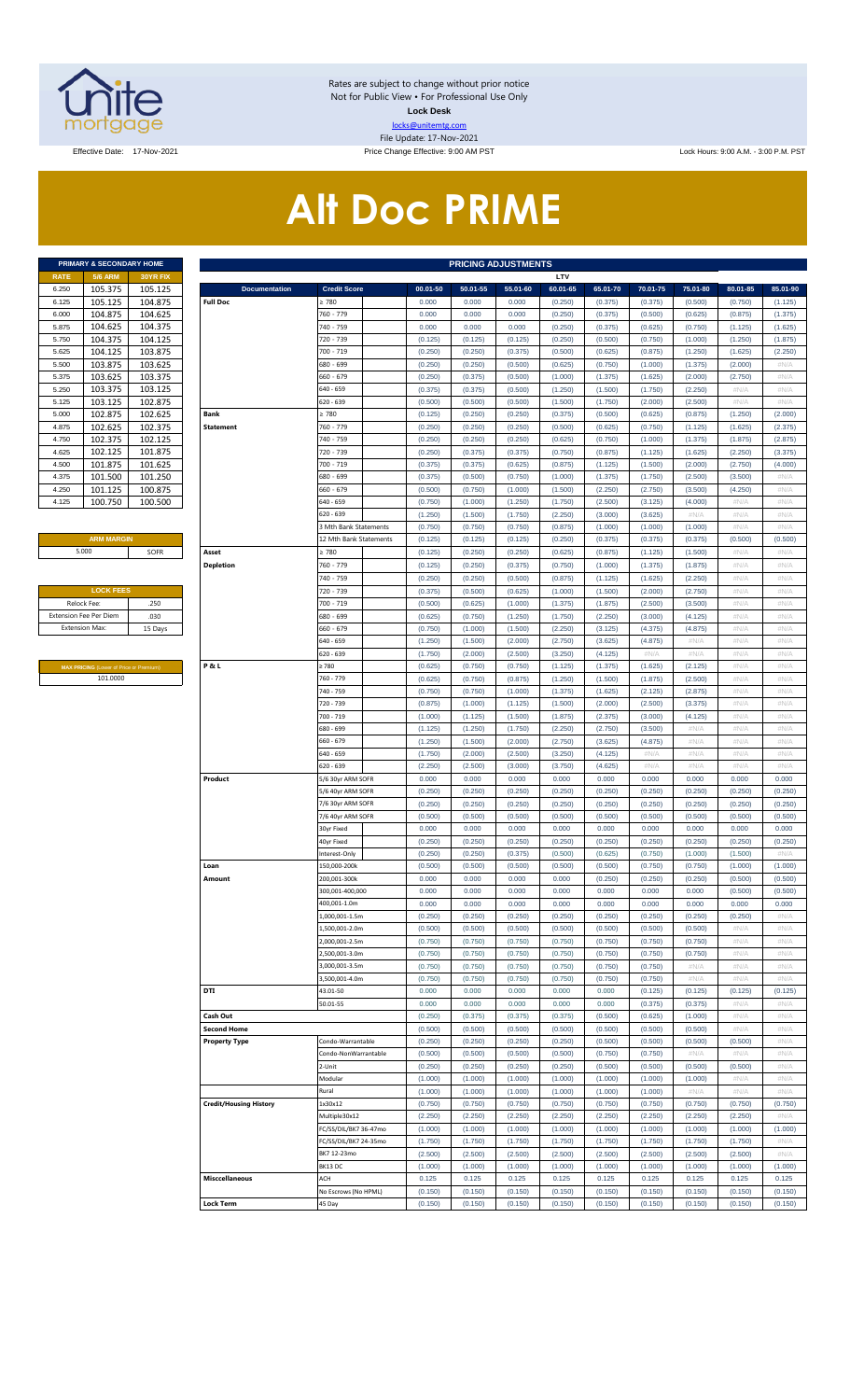

#### [V](https://unitemortgage.com/)isit: https://unitemortgage.com

The pricing engine is the Formal price given, please access it through:

**Quick Pricer:** [https://un](https://unitemortgage.com/broker-resources/price-my-loan/)itemortgage.com/broker-resources/price-my-loan/

### **CALL US TODAY: 800-777-1207**

#### **CONVENTIONAL PRODUCTS AND PRICING**

|       |                             |                             |         | <b>CONFORMING LOANS</b> |                             |         |         |                             |                             |         |         |       |                      |                             |         |  |
|-------|-----------------------------|-----------------------------|---------|-------------------------|-----------------------------|---------|---------|-----------------------------|-----------------------------|---------|---------|-------|----------------------|-----------------------------|---------|--|
|       |                             | <b>DU CONF CONV 30 YEAR</b> |         |                         | <b>DU CONF CONV 20 YEAR</b> |         |         |                             | <b>DU CONF CONV 15 YEAR</b> |         |         |       |                      | <b>DU CONF CONV 10 YEAR</b> |         |  |
| Rate  | 10 Day                      | 25 Day                      | 40 Day  | Rate                    | 10 Day                      | 25 Day  | 40 Day  | Rate                        | 10 Day                      | 25 Day  | 40 Day  | Rate  | 10 Day               | 25 Day                      | 40 Day  |  |
| 3.625 | (4.750)                     | (4.625)                     | (4.500) | 3.375                   | (4.625)                     | (4.500) | (4.375) | 3.000                       | (4.250)                     | (4.125) | (4.000) | 2.875 | (3.875)              | (3.750)                     | (3.625) |  |
| 3.500 | (4.375)                     | (4.250)                     | (4.125) | 3.250                   | (4.125)                     | (4.000) | (3.875) | 2.875                       | (3.875)                     | (3.750) | (3.625) | 2.750 | (3.500)              | (3.375)                     | (3.250) |  |
| 3.375 | (3.875)                     | (3.750)                     | (3.625) | 3.125                   | (3.750)                     | (3.625) | (3.500) | 2.750                       | (3.500)                     | (3.375) | (3.250) | 2.625 | (3.125)              | (3.000)                     | (2.875) |  |
| 3.250 | (3.375)                     | (3.250)                     | (3.125) | 3.000                   | (3.500)                     | (3.375) | (3.250) | 2.625                       | (3.000)                     | (2.875) | (2.750) | 2.500 | (2.625)              | (2.500)                     | (2.375) |  |
| 3.125 | (3.000)                     | (2.875)                     | (2.750) | 2.875                   | (2.875)                     | (2.750) | (2.625) | 2.500                       | (2.500)                     | (2.375) | (2.250) | 2.375 | (2.375)              | (2.250)                     | (2.125) |  |
| 3.000 | (2.125)                     | (2.000)                     | (1.875) | 2.750                   | (2.375)                     | (2.250) | (2.125) | 2.375                       | (1.875)                     | (1.750) | (1.625) | 2.250 | (1.875)              | (1.750)                     | (1.625) |  |
| 2.875 | (1.500)                     | (1.375)                     | (1.250) | 2.625                   | (1.625)                     | (1.500) | (1.375) | 2.250                       | (1.500)                     | (1.375) | (1.250) | 2.125 | (1.375)              | (1.250)                     | (1.125) |  |
| 2.750 | (0.875)                     | (0.750)                     | (0.625) | 2.500                   | (0.875)                     | (0.750) | (0.625) | 2.125                       | (1.000)                     | (0.875) | (0.750) | 2.000 | (1.000)              | (0.875)                     | (0.750) |  |
| 2.625 | 0.000                       | 0.125                       | 0.250   | 2.375                   | (0.125)                     | 0.000   | 0.125   | 2.000                       | (0.375)                     | (0.250) | (0.125) | 1.875 | (0.375)              | (0.250)                     | (0.125) |  |
| 2.500 | 0.750                       | 0.875                       | 1.000   | 2.250                   | 0.625                       | 0.750   | 0.875   | 1.875                       | 0.375                       | 0.500   | 0.625   | 1.750 | 0.125                | 0.250                       | 0.375   |  |
|       |                             |                             |         |                         |                             |         |         |                             |                             |         |         |       |                      |                             |         |  |
|       | <b>LP CONF CONV 30 YEAR</b> |                             |         | LP CONF CONV 20 YEAR    |                             |         |         | <b>LP CONF CONV 15 YEAR</b> |                             |         |         |       | LP CONF CONV 10 YEAR |                             |         |  |
|       |                             |                             |         |                         |                             |         |         |                             |                             |         |         |       |                      |                             |         |  |
| Rate  | 10 Day                      | <b>25 Day</b>               | 40 Day  | Rate                    | 10 Day                      | 25 Day  | 40 Day  | Rate                        | 10 Day                      | 25 Day  | 40 Day  | Rate  | 10 Day               | 25 Day                      | 40 Day  |  |
| 3.750 | (4.875)                     | (4.750)                     | (4.625) | 3.500                   | (4.875)                     | (4.750) | (4.625) | 3.125                       | (4.625)                     | (4.500) | (4.375) | 3.000 | (3.750)              | (3.625)                     | (3.500) |  |
| 3.625 | (4.625)                     | (4.500)                     | (4.375) | 3.375                   | (4.500)                     | (4.375) | (4.250) | 3.000                       | (4.125)                     | (4.000) | (3.875) | 2.875 | (3.750)              | (3.625)                     | (3.500) |  |
| 3.500 | (4.250)                     | (4.125)                     | (4.000) | 3.250                   | (4.000)                     | (3.875) | (3.750) | 2.875                       | (3.750)                     | (3.625) | (3.500) | 2.750 | (3.375)              | (3.250)                     | (3.125) |  |
| 3.375 | (3.750)                     | (3.625)                     | (3.500) | 3.125                   | (3.750)                     | (3.625) | (3.500) | 2.750                       | (3.375)                     | (3.250) | (3.125) | 2.625 | (3.000)              | (2.875)                     | (2.750) |  |
| 3.250 | (3.250)                     | (3.125)                     | (3.000) | 3.000                   | (3.375)                     | (3.250) | (3.125) | 2.625                       | (2.875)                     | (2.750) | (2.625) | 2.500 | (2.500)              | (2.375)                     | (2.250) |  |
| 3.125 | (2.625)                     | (2.500)                     | (2.375) | 2.875                   | (2.750)                     | (2.625) | (2.500) | 2.500                       | (2.375)                     | (2.250) | (2.125) | 2.375 | (2.125)              | (2.000)                     | (1.875) |  |
| 3.000 | (2.000)                     | (1.875)                     | (1.750) | 2.750                   | (2.250)                     | (2.125) | (2.000) | 2.375                       | (1.875)                     | (1.750) | (1.625) | 2.250 | (1.750)              | (1.625)                     | (1.500) |  |
| 2.875 | (1.375)                     | (1.250)                     | (1.125) | 2.625                   | (1.500)                     | (1.375) | (1.250) | 2.250                       | (1.375)                     | (1.250) | (1.125) | 2.125 | (1.375)              | (1.250)                     | (1.125) |  |
| 2.750 | (0.750)                     | (0.625)                     | (0.500) | 2.500                   | (0.750)                     | (0.625) | (0.500) | 2.125                       | (0.875)                     | (0.750) | (0.625) | 2.000 | (0.875)              | (0.750)                     | (0.625) |  |

|  | <b>HIGH BALANCE CONFORMING</b> |
|--|--------------------------------|
|  |                                |

2.500 1.000 1.125 1.250 2.250 0.625 0.750 0.875 1.875 0.500 0.625 0.750 1.750 0.250 0.375 0.500

|                                                                                                | <b>DU HIGH BALANCE 30 YEAR</b>                                                                                   |                                                                                                                  |                                                                                                                  | <b>DU HIGH BALANCE 15 YEAR</b>                                                                 |                                                                                                                           |                                                                                                                    |                                                                                                                  |      | <b>DU HIGH BALANCE 20 YEAR</b> |              |        | <b>DU HIGH BALANCE 10 YEAR</b> |        |          |               |  |
|------------------------------------------------------------------------------------------------|------------------------------------------------------------------------------------------------------------------|------------------------------------------------------------------------------------------------------------------|------------------------------------------------------------------------------------------------------------------|------------------------------------------------------------------------------------------------|---------------------------------------------------------------------------------------------------------------------------|--------------------------------------------------------------------------------------------------------------------|------------------------------------------------------------------------------------------------------------------|------|--------------------------------|--------------|--------|--------------------------------|--------|----------|---------------|--|
| Rate<br>3.750<br>3.625<br>3.500<br>3.375<br>3.250<br>3.125<br>3.000<br>2.875<br>2.750<br>2.625 | 10 Day<br>(4.125)<br>(3.625)<br>(3.250)<br>(2.875)<br>(2.375)<br>(1.750)<br>(1.125)<br>(0.625)<br>0.000<br>0.875 | 25 Day<br>(4.000)<br>(3.500)<br>(3.125)<br>(2.750)<br>(2.250)<br>(1.625)<br>(1.000)<br>(0.500)<br>0.125<br>1.000 | 40 Day<br>(3.875)<br>(3.375)<br>(3.000)<br>(2.625)<br>(2.125)<br>(1.500)<br>(0.875)<br>(0.375)<br>0.250<br>1.125 | Rate<br>3.125<br>3.000<br>2.875<br>2.750<br>2.625<br>2.500<br>2.375<br>2.250<br>2.125<br>2.000 | <b>10 Day</b><br>(2.750)<br>(2.625)<br>(2.750)<br>(2.625)<br>(2.250)<br>(1.750)<br>(1.125)<br>(0.625)<br>(0.250)<br>0.375 | 25 Day<br>(2.625)<br>(2.500)<br>(2.625)<br>(2.500)<br>(2.125)<br>(1.625)<br>(1.000)<br>(0.500)<br>(0.125)<br>0.500 | 40 Day<br>(2.500)<br>(2.375)<br>(2.500)<br>(2.375)<br>(2.000)<br>(1.500)<br>(0.875)<br>(0.375)<br>0.000<br>0.625 | Rate | 10 Day                         | 25 Day<br>с. | 40 Day | Rate                           | 10 Day | $25$ Day | <b>40 Day</b> |  |

**MAX NET PRICING IS 104.000 HIGH BALANCE MAX NET PRICING IS 103.000 Rates and pricing are subject to change without notice.** This document is limited to current Unite Mortgage Wholesale Lending Solutions, and should not be intended as legal advice, legal opinion, or any other advice on specific facts or circumstances. Such policy and practice ar 自 All Rights Reserved. 11.2021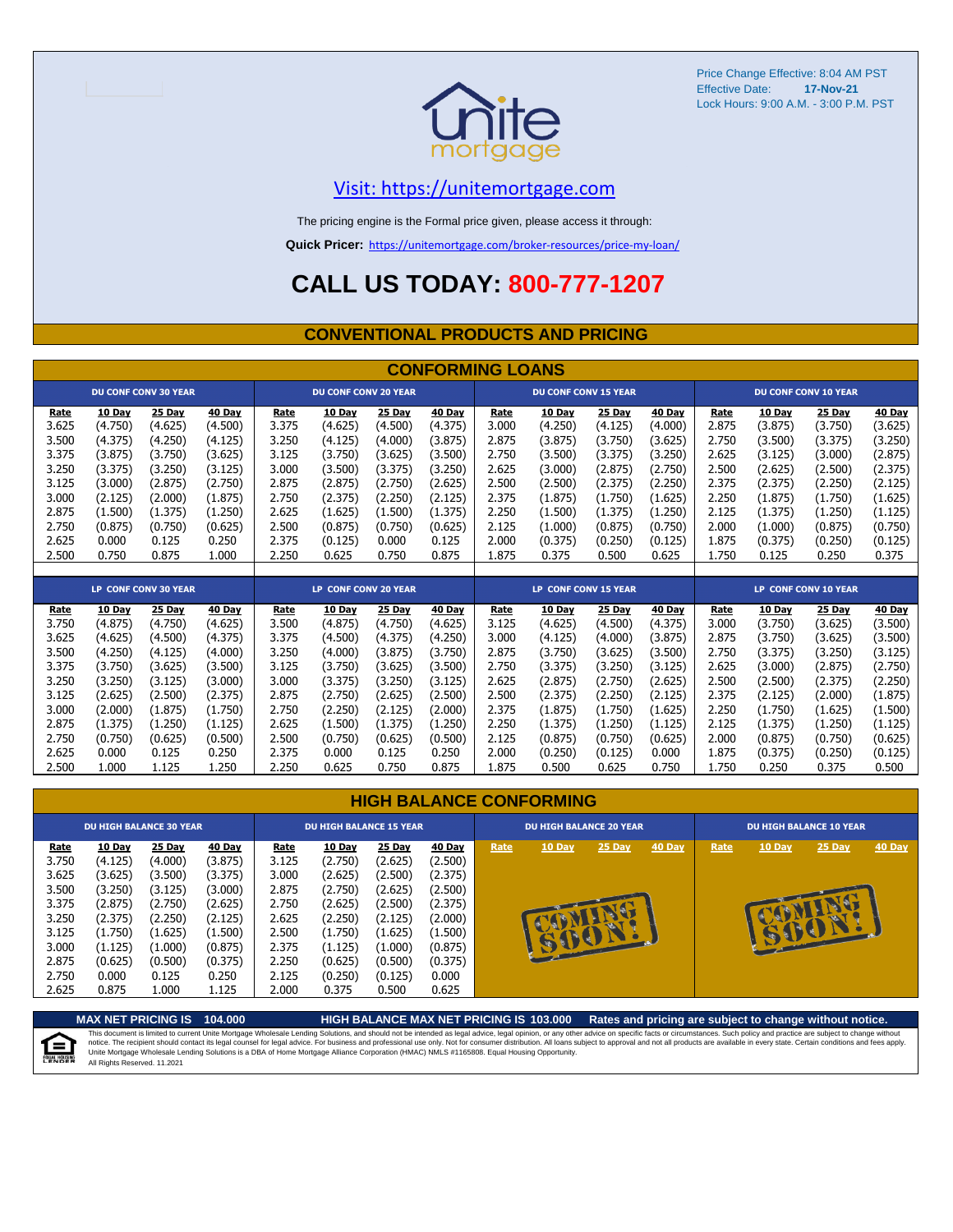

#### [V](https://unitemortgage.com/)isit: https://unitemortgage.com

The pricing engine is the Formal price given, please access it through:

**Quick Pricer:** [https://un](https://unitemortgage.com/broker-resources/price-my-loan/)itemortgage.com/broker-resources/price-my-loan/

### **CALL US TODAY: 800-777-1207**

|                             | <b>HOME AFFORDABLE PRODUCTS</b> |         |         |                                          |         |         |         |             |                                 |         |         |                                       |              |          |        |
|-----------------------------|---------------------------------|---------|---------|------------------------------------------|---------|---------|---------|-------------|---------------------------------|---------|---------|---------------------------------------|--------------|----------|--------|
| <b>DU HOMEREADY 30 YEAR</b> |                                 |         |         | <b>DU HOMEREADY HIGH BALANCE 30 YEAR</b> |         |         |         |             | <b>LP HOME POSSIBLE 30 YEAR</b> |         |         | LP HOME POSSIBLE HIGH BALANCE 30 YEAR |              |          |        |
| <u>Rate</u>                 | 10 Day                          | 25 Day  | 40 Day  | <b>Rate</b>                              | 10 Day  | 25 Day  | 40 Day  | <b>Rate</b> | 10 Day                          | 25 Day  | 40 Day  | Rate                                  | 10 Day       | 25 Day   | 40 Day |
| 3.625                       | (4.250)                         | (4.125) | (4.000) | 3.750                                    | (3.500) | (3.375) | (3.250) | 3.625       | (4.375)                         | (4.250) | (4.125) |                                       |              |          |        |
| 3.500                       | (4.125)                         | (4.000) | (3.875) | 3.625                                    | (3.875) | (3.750) | (3.625) | 3.500       | (4.000)                         | (3.875) | (3.750) |                                       |              |          |        |
| 3.375                       | (3.625)                         | (3.500) | (3.375) | 3.500                                    | (3.500) | (3.375) | (3.250) | 3.375       | (3.625)                         | (3.500) | (3.375) |                                       |              |          |        |
| 3.250                       | (3.000)                         | (2.875) | (2.750) | 3.375                                    | (3.000) | (2.875) | (2.750) | 3.250       | (3.000)                         | (2.875) | (2.750) |                                       |              | <b>D</b> |        |
| 3.125                       | (2.375)                         | (2.250) | (2.125) | 3.250                                    | (2.375) | (2.250) | (2.125) | 3.125       | (2.375)                         | (2.250) | (2.125) |                                       |              |          |        |
| 3.000                       | (1.875)                         | (1.750) | (1.625) | 3.125                                    | (1.750) | (1.625) | (1.500) | 3.000       | (1.750)                         | (1.625) | (1.500) |                                       | $\mathbf{r}$ | SSSSIL   |        |
| 2.875                       | (1.250)                         | (1.125) | (1.000) | 3.000                                    | (1.250) | (1.125) | (1.000) | 2.875       | (1.250)                         | (1.125) | (1.000) |                                       |              |          |        |
| 2.750                       | (0.625)                         | (0.500) | (0.375) | 2.875                                    | (0.625) | (0.500) | (0.375) | 2.750       | (0.500)                         | (0.375) | (0.250) |                                       |              |          |        |
| 2.625                       | 0.250                           | 0.375   | 0.500   | 2.750                                    | 0.000   | 0.125   | 0.250   | 2.625       | 0.250                           | 0.375   | 0.500   |                                       |              |          |        |
| 2.500                       | 1.125                           | 1.250   | 1.375   | 2.625                                    | 0.750   | 0.875   | 1.000   | 2.500       | 1.125                           | 1.250   | 1.375   |                                       |              |          |        |

| <b>HOME READY AND HOMEPOSSIBLE CAP LIMITS</b>                                                                               |      |      |      |      |       |       |       |       |       |  |  |  |
|-----------------------------------------------------------------------------------------------------------------------------|------|------|------|------|-------|-------|-------|-------|-------|--|--|--|
| LTV <=60 60.01 - 65 65.01 - 70 70.01 - 75 75.01 - 80 80.01 - 85 85.01 - 90 90.01 - 95 95.01 - 97                            |      |      |      |      |       |       |       |       |       |  |  |  |
| HomeReady/Home Possible FICO >=680 Adjustment Caps                                                                          | .500 | .500 | .500 | .500 | 1.500 | 0.000 | 0.000 | 0.000 | 0.000 |  |  |  |
| HomeReady/Home Possible FICO <680 Adjustment Caps<br>.500<br>.500<br>.500<br>.500<br>.500<br>.500<br>.500<br>1.500<br>1.500 |      |      |      |      |       |       |       |       |       |  |  |  |

MAX NET PRICING IS 103.000 Rates and pricing are subject to change without notice.<br>This document is limited to current Unite Mortgage Wholesale Lending Solutions, and should not be intended as legal advice, legal opinion,

All Rights Reserved. 11.2021

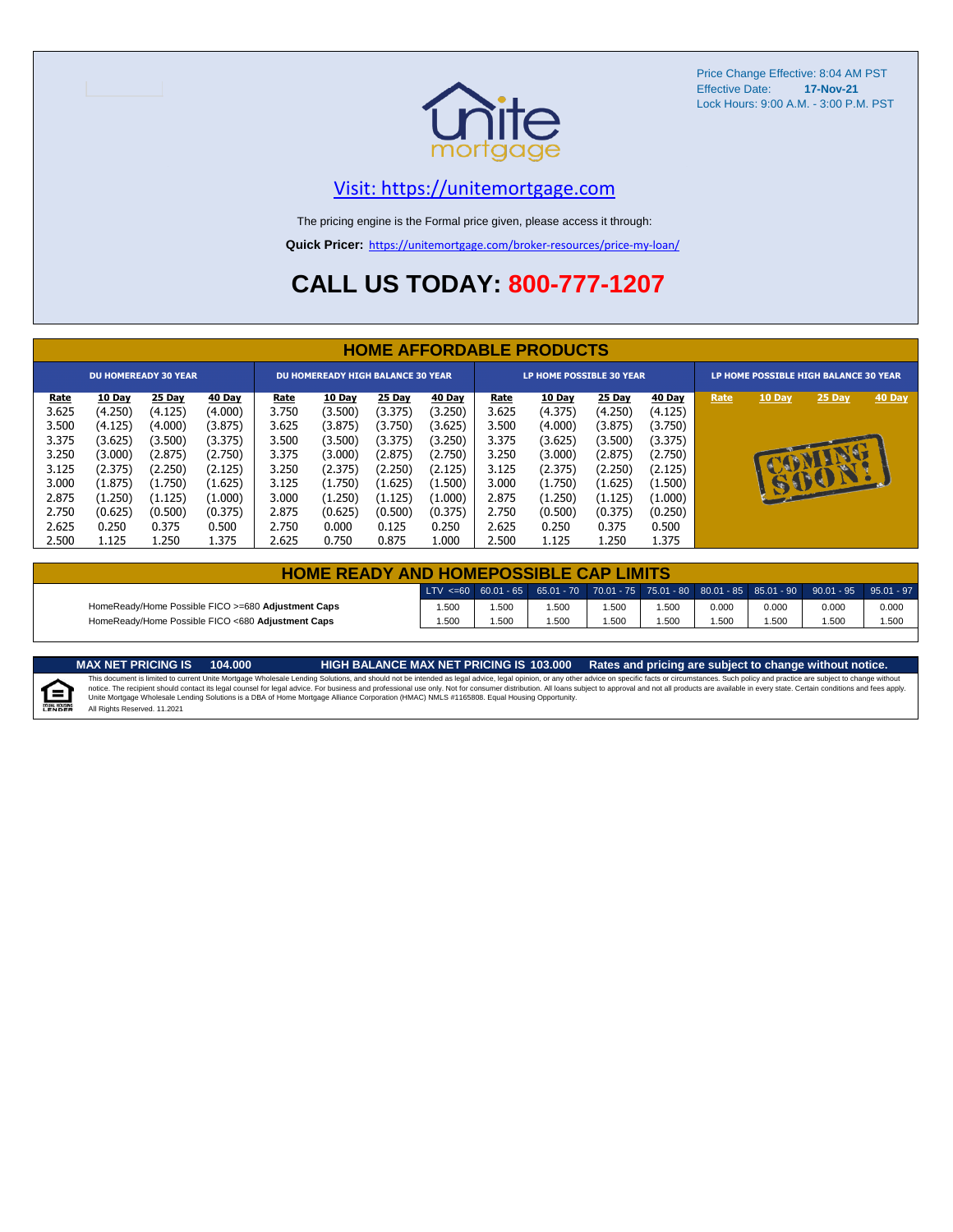

#### [V](https://unitemortgage.com/)isit: https://unitemortgage.com

The pricing engine is the Formal price given, please access it through:

**Quick Pricer:** [https://un](https://unitemortgage.com/broker-resources/price-my-loan/)itemortgage.com/broker-resources/price-my-loan/

## **CALL US TODAY: 800-777-1207**

|                                                                       | <b>CONVENTIONAL PRICING ADJUSTMENTS</b>                                                |                                   |                                                   |              |              |              |                    |              |                                                                                      |              |
|-----------------------------------------------------------------------|----------------------------------------------------------------------------------------|-----------------------------------|---------------------------------------------------|--------------|--------------|--------------|--------------------|--------------|--------------------------------------------------------------------------------------|--------------|
| Credit Score / LTV                                                    | Loan Terms > 15 years                                                                  | LTV < 60                          | $60.01 - 70$                                      | $70.01 - 75$ | $75.01 - 80$ | $80.01 - 85$ | $85.01 - 90$       | $90.01 - 95$ | $95.01 - 97$                                                                         | >97.00%      |
| $740+$                                                                |                                                                                        | 0.000                             | 0.250                                             | 0.250        | 0.500        | 0.250        | 0.250              | 0.250        | 0.750                                                                                | 0.750        |
| 720 - 739                                                             |                                                                                        | 0.000                             | 0.250                                             | 0.500        | 0.750        | 0.500        | 0.500              | 0.500        | 1.000                                                                                | 1.000        |
| 700 - 719                                                             |                                                                                        | 0.000                             | 0.500                                             | 1.000        | 1.250        | 1.000        | 1.000              | 1.000        | 1.500                                                                                | 1.500        |
| 680 - 699                                                             |                                                                                        | 0.000                             | 0.500                                             | 1.250        | 1.750        | 1.500        | 1.250              | 1.250        | 1.500                                                                                | 1.500        |
| 660 - 679                                                             |                                                                                        | 0.000                             | 1.000                                             | 2.250        | 2.750        | 2.750        | 2.250              | 2.250        | 2.250                                                                                | 2.250        |
| $640 - 659$                                                           |                                                                                        | 0.500                             | 1.250                                             | 2.750        | 3.000        | 3.250        | 2.750              | 2.750        | 2.750                                                                                | 2.750        |
| 620-639                                                               |                                                                                        | 0.500                             | 1.500                                             | 3.000        | 3.000        | 3.250        | 3.250              | 3.250        | 3.500                                                                                | 3.500        |
|                                                                       | Cash Out (Ex. Student Loan Only) All Loan Terms. Cumulative with above adjust.         | $LTV < =60$                       | $60.01 - 70$                                      | $70.01 - 75$ | $75.01 - 80$ |              |                    |              |                                                                                      |              |
| $740+$                                                                |                                                                                        | 0.375                             | 0.625                                             | 0.625        | 0.875        |              |                    |              |                                                                                      |              |
| 720 - 739                                                             |                                                                                        | 0.375                             | 1.000                                             | 1.000        | 1.125        |              |                    |              |                                                                                      |              |
| 700 - 719                                                             |                                                                                        | 0.375                             | 1.000                                             | 1.000        | 1.125        |              |                    |              |                                                                                      |              |
| 680 - 699                                                             |                                                                                        | 0.375                             | 1.125                                             | 1.125        | 1.750        |              |                    |              |                                                                                      |              |
| 660 - 679                                                             |                                                                                        | 0.625                             | 1.125                                             | 1.125        | 1.875        |              |                    |              |                                                                                      |              |
| 640 - 659                                                             |                                                                                        | 0.625                             | 1.625                                             | 1.625        | 2.625        |              |                    |              |                                                                                      |              |
| $620 - 639$                                                           |                                                                                        | 0.625                             | 1.625                                             | 1.625        | 3.125        |              |                    |              |                                                                                      |              |
| <b>Other Price Adjustments</b><br>All Loan Terms                      | Cumulative with above adjustments                                                      | $LTV < =60$                       | $60.01 - 65$                                      | $65.01 - 70$ | $70.01 - 75$ | $75.01 - 80$ | $80.01 - 85$       | $85.01 - 90$ | $90.01 - 95$                                                                         | $95.01 - 97$ |
| High Balance Purchase and R/T Refinance                               |                                                                                        | 0.250                             | 0.250                                             | 0.250        | 0.250        | 0.250        | 0.250              | 0.250        | 0.250                                                                                | <b>NA</b>    |
| High Balance Cash-Out Refinance                                       |                                                                                        | 1.000                             | 1.000                                             | 1.000        | 1.000        | 1.000        | <b>NA</b>          | <b>NA</b>    | <b>NA</b>                                                                            | <b>NA</b>    |
| High Balance ARMs (Adjustment Based on CLTV)                          |                                                                                        | 0.750                             | 0.750                                             | 0.750        | 0.750        | 1.500        | 1.500              | 1.500        | 1.500                                                                                | <b>NA</b>    |
| <b>ARMs</b>                                                           |                                                                                        | 0.000                             | 0.000                                             | 0.000        | 0.000        | 0.000        | 0.000              | 0.000        | 0.250                                                                                | <b>NA</b>    |
| HomeReady/Home Possible FICO >=680 Adjustment Caps                    |                                                                                        | 1.500                             | 1.500                                             | 1.500        | 1.500        | 1.500        | 0.000              | 0.000        | 0.000                                                                                | 0.000        |
| HomeReady/Home Possible FICO <680 Adjustment Caps                     |                                                                                        | 1.500                             | 1.500                                             | 1.500        | 1.500        | 1.500        | 1.500              | 1.500        | 1.500                                                                                | 1.500        |
| <b>Investment Properties</b>                                          |                                                                                        | 2.125                             | 2.125                                             | 2.125        | 2.125        | 3.375        | 4.125              | <b>NA</b>    | <b>NA</b>                                                                            | <b>NA</b>    |
| Second Home                                                           |                                                                                        | 0.000                             | 0.000                                             | 0.000        | 0.000        | 0.000        | 0.000              | 0.250        | 5.000                                                                                | 5.000        |
| Manufactured home                                                     |                                                                                        | 0.500                             | 0.500                                             | 0.500        | 0.500        | 0.500        | 0.500              | 0.500        | 0.500                                                                                | 0.500        |
| 2-4 Unit Properties (3-4 unit max LTV is 75% (DU) and 80% (LP))       |                                                                                        | 1.000                             | 1.000                                             | 1.000        | 1.000        | 1.000        | 1.000              | <b>NA</b>    | <b>NA</b>                                                                            | <b>NA</b>    |
| Condos - Loan Terms > 15Y (does not apply to Detached building types) |                                                                                        | 0.000                             | 0.000                                             | 0.000        | 0.000        | 0.750        | 0.750              | 0.750        | 0.750                                                                                | 0.750        |
|                                                                       | Escrow Waiver (LTV >80% not available in NM, LTV >90% does not apply to HB Nationwide) | 0.000                             | 0.000                                             | 0.000        | 0.000        | 0.000        | 0.000              | 0.000        | 0.000                                                                                | <b>NA</b>    |
| UW Waiver Fee (ALL LTV) - based on loan size                          |                                                                                        |                                   |                                                   |              |              |              |                    |              |                                                                                      |              |
|                                                                       |                                                                                        |                                   |                                                   |              |              |              |                    |              |                                                                                      |              |
|                                                                       | <b>ALL SUBORDINATE FINANCING</b>                                                       |                                   |                                                   |              | .375%        |              |                    |              |                                                                                      |              |
| <b>LTV Range</b>                                                      | <b>CLTV Range</b>                                                                      |                                   | Credit Score < 720                                |              |              |              | Credit Score > 720 |              |                                                                                      |              |
| $\leq 65.00\%$                                                        | 80.01% - 95.00%                                                                        |                                   | 0.500                                             |              |              |              | 0.250              |              |                                                                                      |              |
| 65.01% - 75.00%                                                       | $80.01\% - 95.00\%$                                                                    |                                   | 0.750                                             |              |              |              | 0.500              |              |                                                                                      |              |
| 75.01% - 95.00%                                                       | $90.01\% - 95.00\%$                                                                    |                                   | 1.000                                             |              |              |              | 0.750              |              |                                                                                      |              |
| 75.01% - 90.00%                                                       | 76.01% - 90.00%                                                                        |                                   | 1.000                                             |              |              |              | 0.750              |              |                                                                                      |              |
| $≤ 95.00\%$                                                           | 95.01% - 97.00%                                                                        |                                   | 1.500                                             |              |              |              | 1.500              |              |                                                                                      |              |
|                                                                       |                                                                                        |                                   |                                                   |              |              |              |                    |              |                                                                                      |              |
|                                                                       | <b>LOCK EXTENSIONS - RELOCKS - OTHER CHANGES</b>                                       |                                   |                                                   |              |              |              |                    |              |                                                                                      |              |
|                                                                       |                                                                                        |                                   | <b>Lock Extensions:</b>                           |              |              |              |                    |              |                                                                                      |              |
| 1-4 days                                                              | .03 / day                                                                              |                                   |                                                   |              |              |              |                    |              |                                                                                      |              |
| 5 days                                                                | 0.125                                                                                  |                                   |                                                   |              |              |              |                    |              | 10 Day Lock Expires: 11/27/21                                                        |              |
| 7 days                                                                | 0.187                                                                                  |                                   |                                                   |              |              |              |                    |              | 25 Day Lock Expires: 12/12/21                                                        |              |
| 10 days                                                               | 0.250                                                                                  |                                   |                                                   |              |              |              |                    |              | 40 Day Lock Expires: 12/27/21                                                        |              |
| 15 days                                                               | 0.375                                                                                  |                                   |                                                   |              |              |              |                    |              |                                                                                      |              |
| <b>Relocks:</b>                                                       | <b>Other Changes:</b>                                                                  |                                   |                                                   |              |              |              |                    |              |                                                                                      |              |
| Worse Case pricing plus additional .250 hit                           | Loan Program                                                                           |                                   | Worse Case if moving into different delivery type |              |              |              |                    |              |                                                                                      |              |
|                                                                       | Rate Change                                                                            | Not subject to worse case pricing |                                                   |              |              |              |                    |              | Locks expiring on a non business day are<br>good through the following business day. |              |

|                            |                              |         |                                                                                                                                                                                                                                                                                                                                                                                                                                                                                                                                                                                                                | APOR: | $15/20$ YR.: | 2.500% 1 YR CMT:   | 0.120% |
|----------------------------|------------------------------|---------|----------------------------------------------------------------------------------------------------------------------------------------------------------------------------------------------------------------------------------------------------------------------------------------------------------------------------------------------------------------------------------------------------------------------------------------------------------------------------------------------------------------------------------------------------------------------------------------------------------------|-------|--------------|--------------------|--------|
|                            | <b>MAX NET PRICING IS</b>    | 104.000 | Rates and prices are subject to change without notice.                                                                                                                                                                                                                                                                                                                                                                                                                                                                                                                                                         |       | $25/30$ YR.: | 2.960% 1 YR Libor: | 0.360% |
| ſ≘<br><b>EQUAL HOUSING</b> | All Rights Reserved, 11,2021 |         | This document is limited to current Unite Mortgage Wholesale Lending Solutions, and should not be intended as legal advice, legal opinion, or any other advice on specific facts or circumstances. Such policy and practice ar<br>notice. The recipient should contact its legal counsel for legal advice. For business and professional use only. Not for consumer distribution. All loans subject to approval and not all products are available in every stat<br>Unite Mortgage Wholesale Lending Solutions is a DBA of Home Mortgage Alliance Corporation (HMAC) NMLS #1165808. Equal Housing Opportunity. |       |              |                    |        |